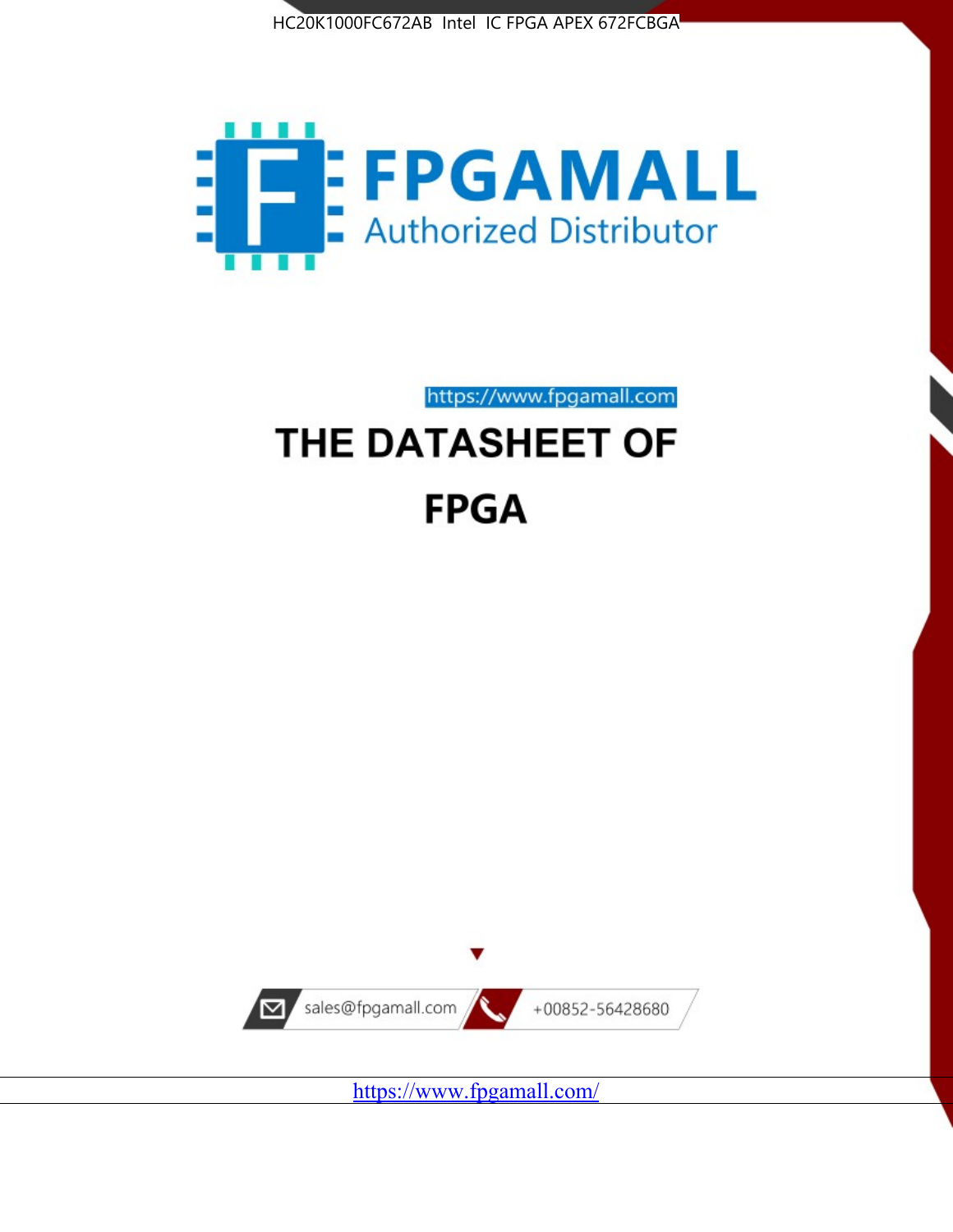HC20K1000FC672AB Intel IC FPGA APEX 672FCBGA



### **Section II. HardCopy APEX Device Family Data Sheet**

This section provides designers with the data sheet specifications for HardCopy<sup>®</sup> APEX<sup>™</sup> devices. These chapters contain feature definitions of the internal architecture, configuration and JTAG boundary-scan testing information, DC operating conditions, AC timing parameters, a reference to power consumption, and ordering information for HardCopy APEX devices.

This section contains the following:

- Chapter 7, Introduction to HardCopy APEX Devices
- Chapter 8, Description, Architecture, and Features
- Chapter 9, Boundary-Scan Support
- Chapter 10, Operating Conditions

**Revision History** Refer to each chapter for its own specific revision history. For information on when each chapter was updated, refer to the Chapter Revision Dates section, which appears in the complete handbook.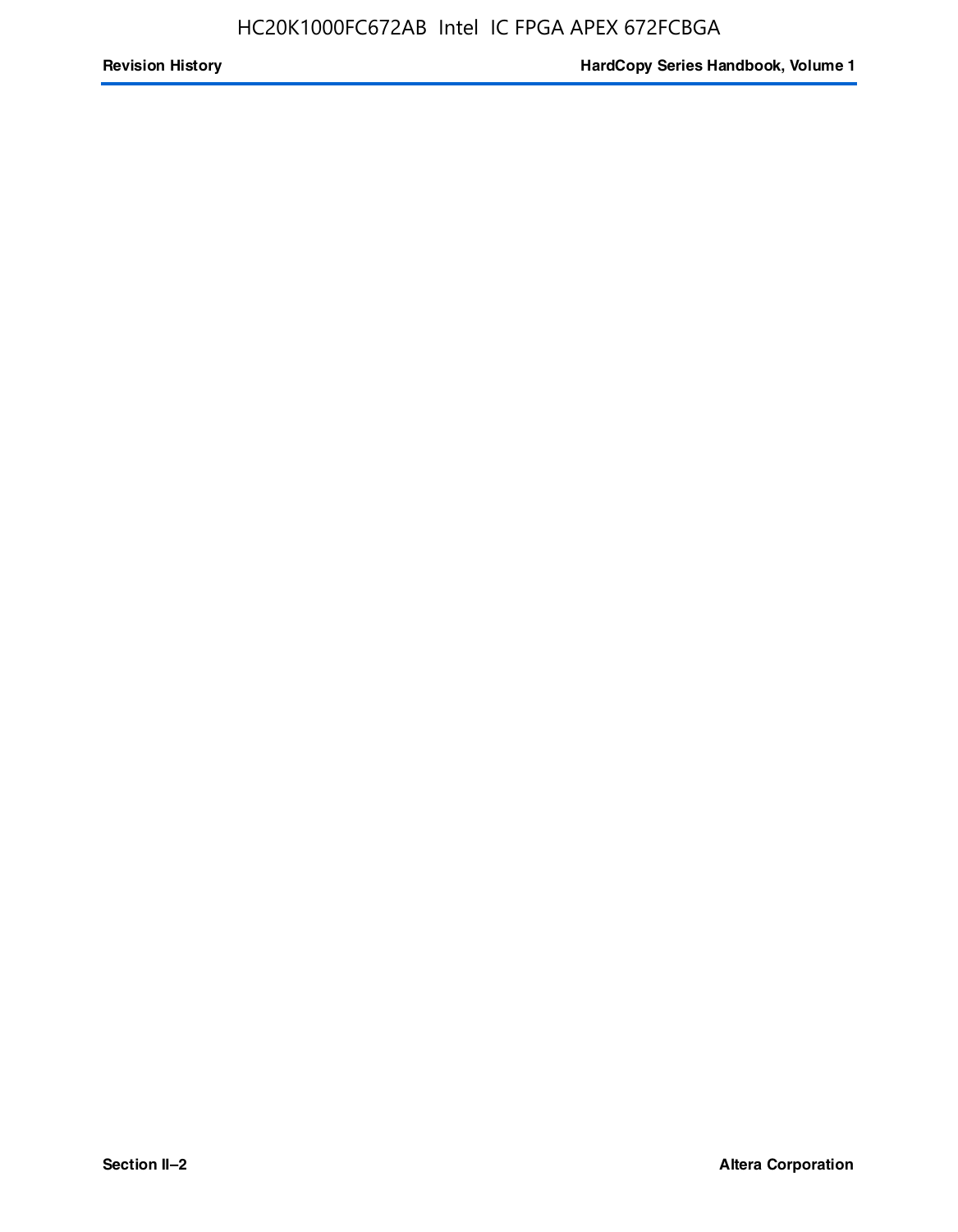

## **7. Introduction to HardCopy APEX Devices**

#### **H51006-2.3**

| <b>Introduction</b> | HardCopy® APEX <sup>™</sup> devices enable high-density APEX 20KE device<br>technology to be used in high-volume applications where significant cost<br>reduction is desired. HardCopy APEX devices are physically and<br>functionally compatible with APEX 20KC and APEX 20KE devices. They<br>combine the time-to-market advantage, performance, and flexibility of<br>APEX 20KE devices with the ability to move to high-volume, low-cost<br>devices for production. The migration process from an APEX 20KE<br>device to a HardCopy APEX device is fully automated, with designer<br>involvement limited to providing a few Quartus® II software-generated<br>output files.                                                                                                                                    |
|---------------------|--------------------------------------------------------------------------------------------------------------------------------------------------------------------------------------------------------------------------------------------------------------------------------------------------------------------------------------------------------------------------------------------------------------------------------------------------------------------------------------------------------------------------------------------------------------------------------------------------------------------------------------------------------------------------------------------------------------------------------------------------------------------------------------------------------------------|
| Features            | HardCopy APEX devices are manufactured using an 0.18-um CMOS<br>six-layer-metal process technology:<br>Preserves functionality of a configured APEX 20KC or APEX 20KE<br>device<br>Pin-compatible with APEX 20KC or APEX 20KE devices<br>Meets or exceeds timing of configured APEX 20KE and APEX 20KC<br>devices<br>Optional emulation of original programmable logic device (PLD)<br>programming sequence<br>High-performance, low-power device<br>MultiCore architecture integrating embedded memory and look-up<br>table (LUT) logic used for register-intensive functions<br>Embedded system blocks (ESBs) used to implement memory<br>functions, including first-in first-out (FIFO) buffers, dual-port RAM,<br>and content-addressable memory (CAM)<br>Customization performed through metallization layers |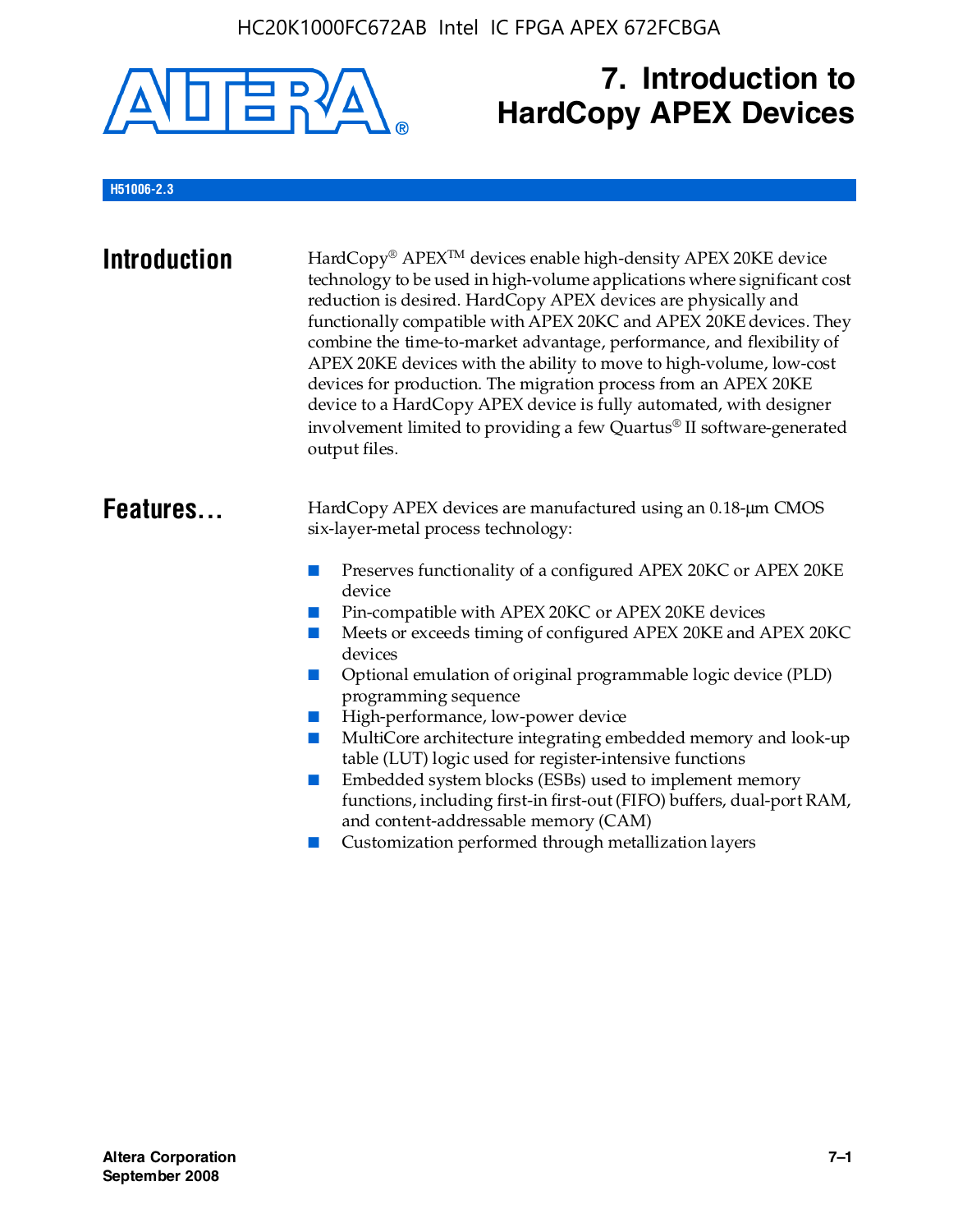High-density architecture:

- 400,000 to 1.5 million typical gates (Table 7–1)
- Up to 51,840 logic elements (LEs)
- Up to 442,368 RAM bits that can be used without reducing available logic

| Table 7-1. HardCopy APEX Device Features<br>Note $(1)$ |                 |                 |                  |                  |
|--------------------------------------------------------|-----------------|-----------------|------------------|------------------|
| <b>Feature</b>                                         | <b>HC20K400</b> | <b>HC20K600</b> | <b>HC20K1000</b> | <b>HC20K1500</b> |
| Maximum system gates                                   | 1,052,000       | 1,537,000       | 1,772,000        | 2,392,000        |
| <b>Typical gates</b>                                   | 400.000         | 600,000         | 1.000.000        | 1,500,000        |
| <b>LEs</b>                                             | 16.640          | 24.320          | 38.400           | 51,840           |
| <b>ESBs</b>                                            | 104             | 152             | 160              | 216              |
| Maximum RAM bits                                       | 212.992         | 311,296         | 327.680          | 442,368          |
| Phase-locked loops (PLLs)                              | 4               | 4               | 4                | 4                |
| Maximum macrocells                                     | 1.664           | 2,432           | 2,560            | 3,456            |
| Maximum user I/O pins                                  | 488             | 588             | 708              | 808              |

#### *Note to Table 7–1:*

(1) The embedded IEEE Std. 1149.1 Joint Test Action Group (JTAG) boundary-scan circuitry contributes up to 57,000 additional gates.

### **...and More Features**

#### Low-power operation:

- 1.8-V supply voltage (Table  $7-2$ )
- MultiVolt I/O support for 1.8-, 2.5-, and 3.3-V interfaces
- ESBs offering power-saving mode

Flexible clock management circuitry with up to four phase-locked loops (PLLs):

- Built-in low-skew clock tree
- Up to eight global clock signals
- ClockLock feature reducing clock delay and skew
- ClockBoost feature providing clock multiplication and division
- ClockShift feature providing clock phase and delay shifting

Powerful I/O features:

■ Compliant with peripheral component interconnect Special Interest Group (PCI SIG) *PCI Local Bus Specification, Revision 2.2* for 3.3-V operation at 33 or 66 MHz and 32 or 64 bits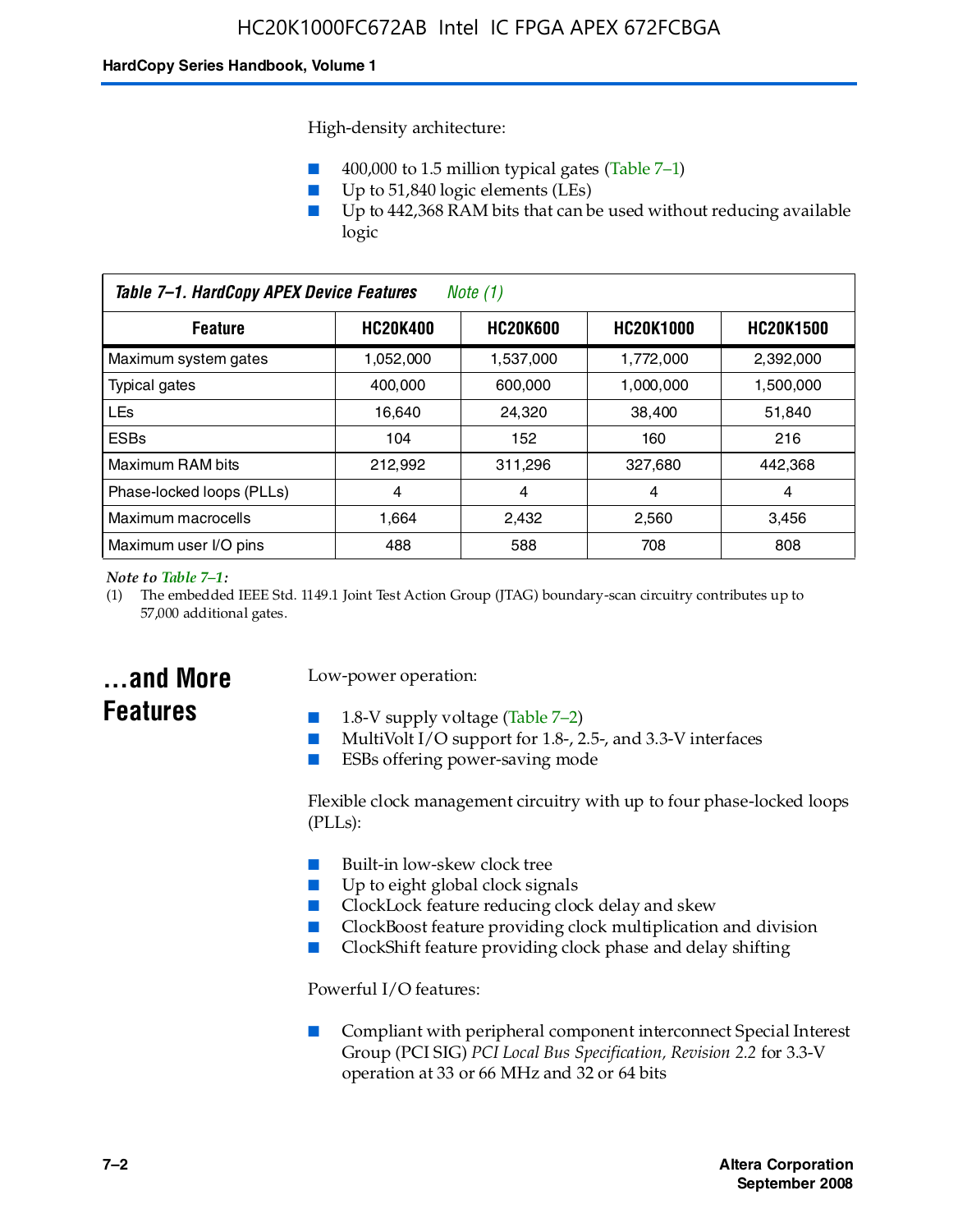- Support for high-speed external memories, including double-data rate (DDR), synchronous dynamic RAM (SDRAM), and zero-bus-turnaround (ZBT) static RAM (SRAM)
- 16 input and 16 output LVDS channels
- Fast  $t_{CO}$  and  $t_{SU}$  times for complex logic
- MultiVolt I/O support for 1.8-V, 2.5-V, and 3.3-V interfaces
- Individual tri-state output enable control for each pin
- Output slew-rate control to reduce switching noise
- Support for advanced I/O standards, including LVDS, LVPECL, PCI-X, AGP, CTT, SSTL-3 and SSTL-2, GTL+, and HSTL Class I
- Supports hot-socketing operation

| Table 7-2. HardCopy APEX Device Supply Voltages             |                                  |
|-------------------------------------------------------------|----------------------------------|
| <b>Voltage</b><br><b>Feature</b>                            |                                  |
| Internal supply voltage (V <sub>CCINT</sub> )               | 1.8 V                            |
| MultiVolt I/O interface voltage levels (V <sub>CCIO</sub> ) | 1.8 V, 2.5 V, 3.3 V, 5.0 V $(1)$ |

#### *Note to Table 7–2:*

(1) HardCopy APEX devices can be 5.0-V tolerant by using an external resistor.

HardCopy APEX device implementation features:

- Customized interconnect for each design
- HardCopy APEX devices preserve APEX 20K device MegaLAB structure, LEs, ESBs, I/O element (IOE), PLLs, and LVDS circuitry
- Up to four metal layers customizable for customer designs
- Completely automated proprietary design migration flow
	- Testability analysis and fix
	- Automatic test pattern generation (ATPG)
	- Automatic place and route
	- Static timing analysis
	- Static functional verification
	- Physical verification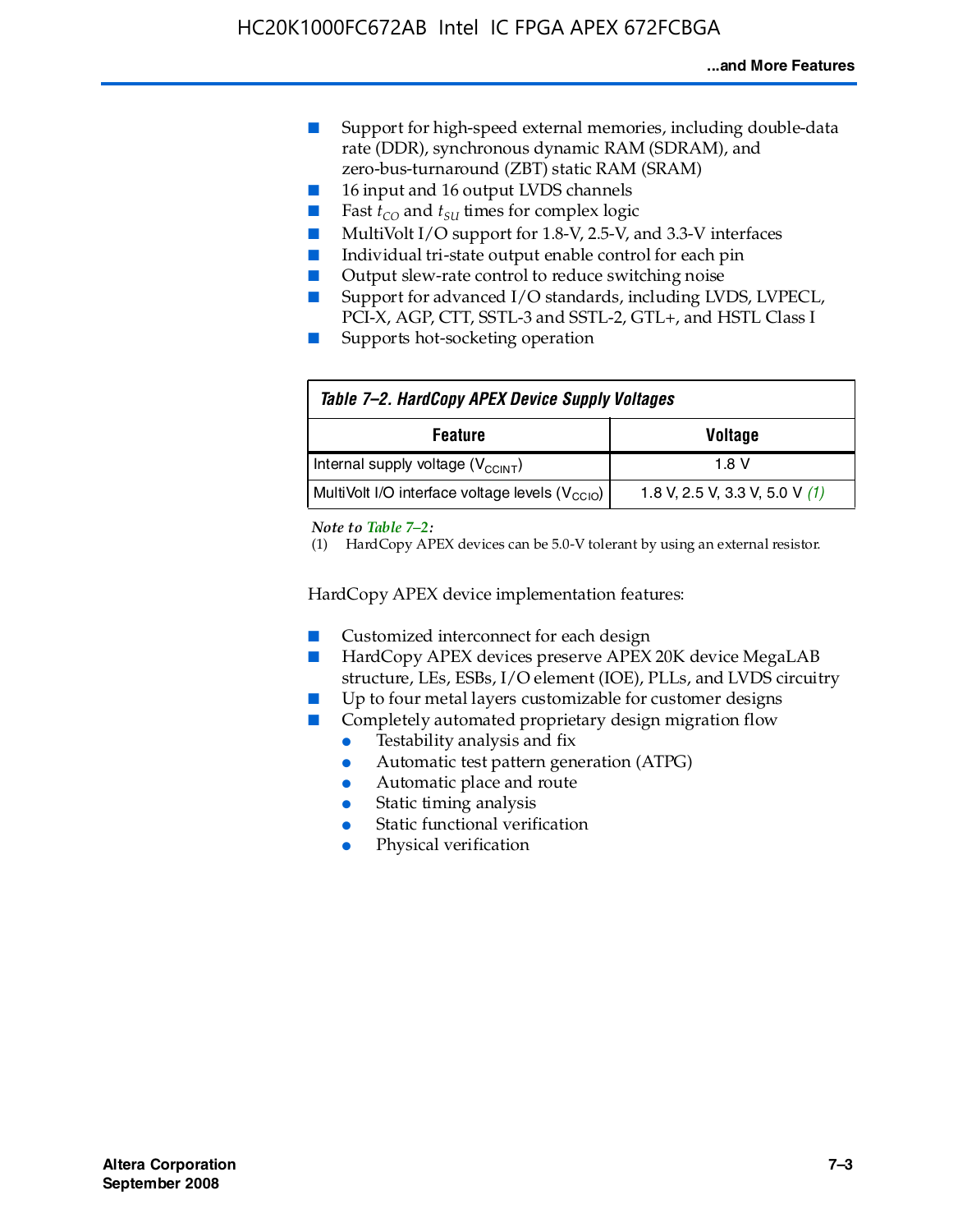Tables 7–3 through 7–6 show the HardCopy APEX device ball-grid array (BGA) and FineLine BGA package options, I/O counts, and sizes.

| Table 7–3. HardCopy APEX Device BGA Package Options and I/O Count<br>Note $(1)$ |             |  |
|---------------------------------------------------------------------------------|-------------|--|
| <b>Device</b>                                                                   | 652-Pin BGA |  |
| HC20K400                                                                        | 488         |  |
| HC20K600                                                                        | 488         |  |
| HC20K1000                                                                       | 488         |  |
| HC20K1500                                                                       | 488         |  |

*Table 7–4. HardCopy APEX Device FineLine BGA Package Options and I/O Count Note (1)*

| <b>Device</b>   | 672-Pin | 1,020-Pin |
|-----------------|---------|-----------|
| HC20K400        | 488     |           |
| <b>HC20K600</b> | 508     | 588       |
| HC20K1000       | 508     | 708       |
| HC20K1500       |         | 808       |

*Note to Tables 7–3 and 7–4:*

(1) I/O counts include dedicated input and clock pins.

| Table 7–5. HardCopy APEX Device BGA Package Sizes |                    |  |
|---------------------------------------------------|--------------------|--|
| 652-Pin BGA<br><b>Feature</b>                     |                    |  |
| Pitch (mm)                                        | 1.27               |  |
| Area (mm <sup>2</sup> )                           | 2.025              |  |
| Length $\times$ width (mm $\times$ mm)            | $45.0 \times 45.0$ |  |

| Table 7–6. HardCopy APEX Device FineLine BGA Package Sizes |                |                |  |
|------------------------------------------------------------|----------------|----------------|--|
| 672-Pin<br>1,020-Pin<br><b>Feature</b>                     |                |                |  |
| Pitch (mm)                                                 | 1.00           | 1.00           |  |
| Area ( $mm2$ )                                             | 729            | 1,089          |  |
| Length $\times$ width (mm $\times$ mm)                     | $27 \times 27$ | $33 \times 33$ |  |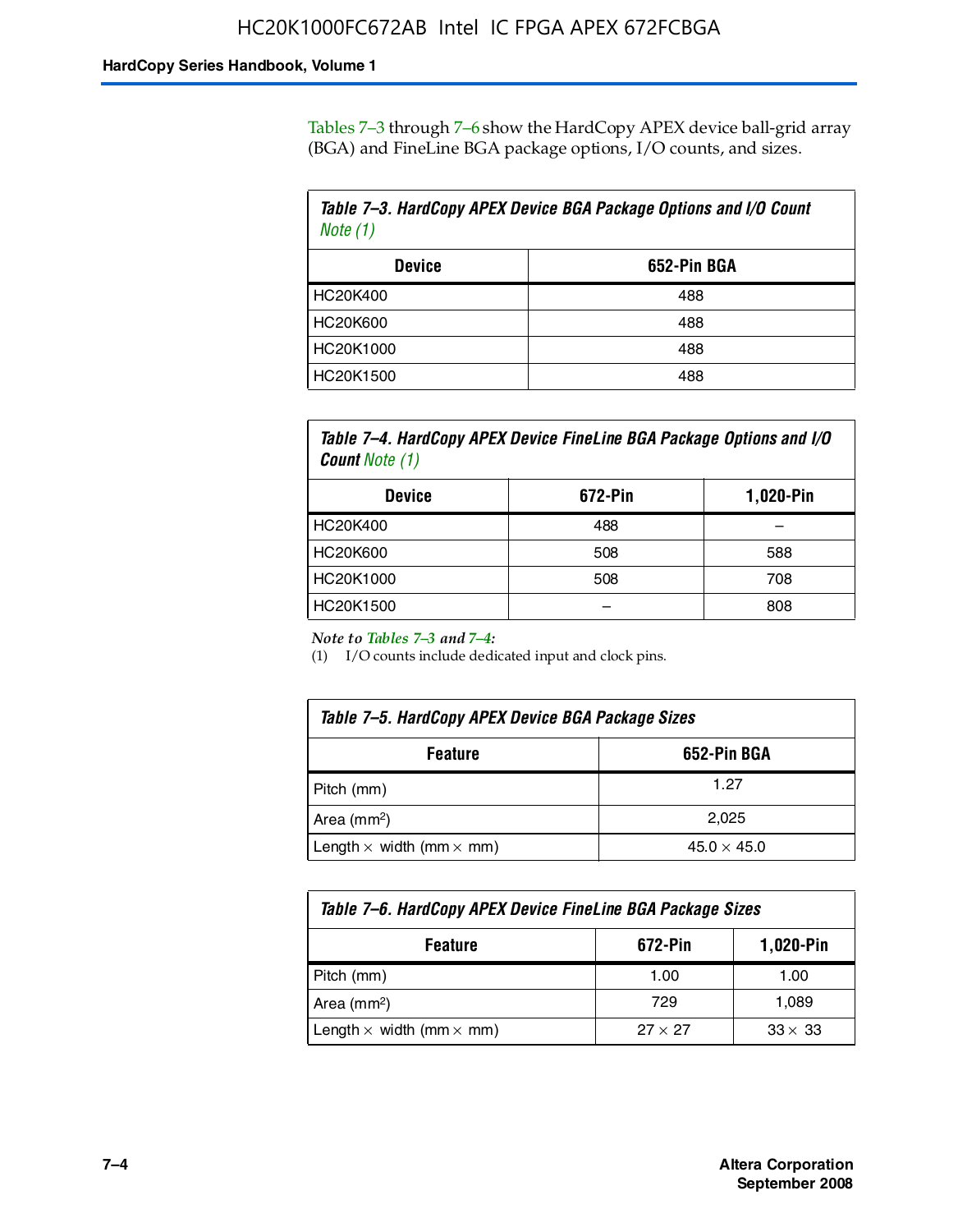### **Document Revision History**

Table 7–7 shows the revision history for this chapter.

| Table 7–7. Document Revision History |                                                                                                         |                           |
|--------------------------------------|---------------------------------------------------------------------------------------------------------|---------------------------|
| <b>Date and Document</b><br>Version  | <b>Changes Made</b>                                                                                     | <b>Summary of Changes</b> |
| September 2008,<br>V <sub>2.3</sub>  | Updated chapter number and metadata.                                                                    |                           |
| June 2007, v2.2                      | Minor text edits.                                                                                       |                           |
| December 2006<br>v2.1                | Updated revision history.                                                                               |                           |
| March 2006                           | Formerly chapter 9; no content change.                                                                  |                           |
| January 2005<br>v2.0                 | Update device names and other minor textual changes                                                     |                           |
| June 2003<br>v1.0                    | Initial release of Chapter 9, Introduction to HardCopy APEX<br>Devices, in the HardCopy Device Handbook |                           |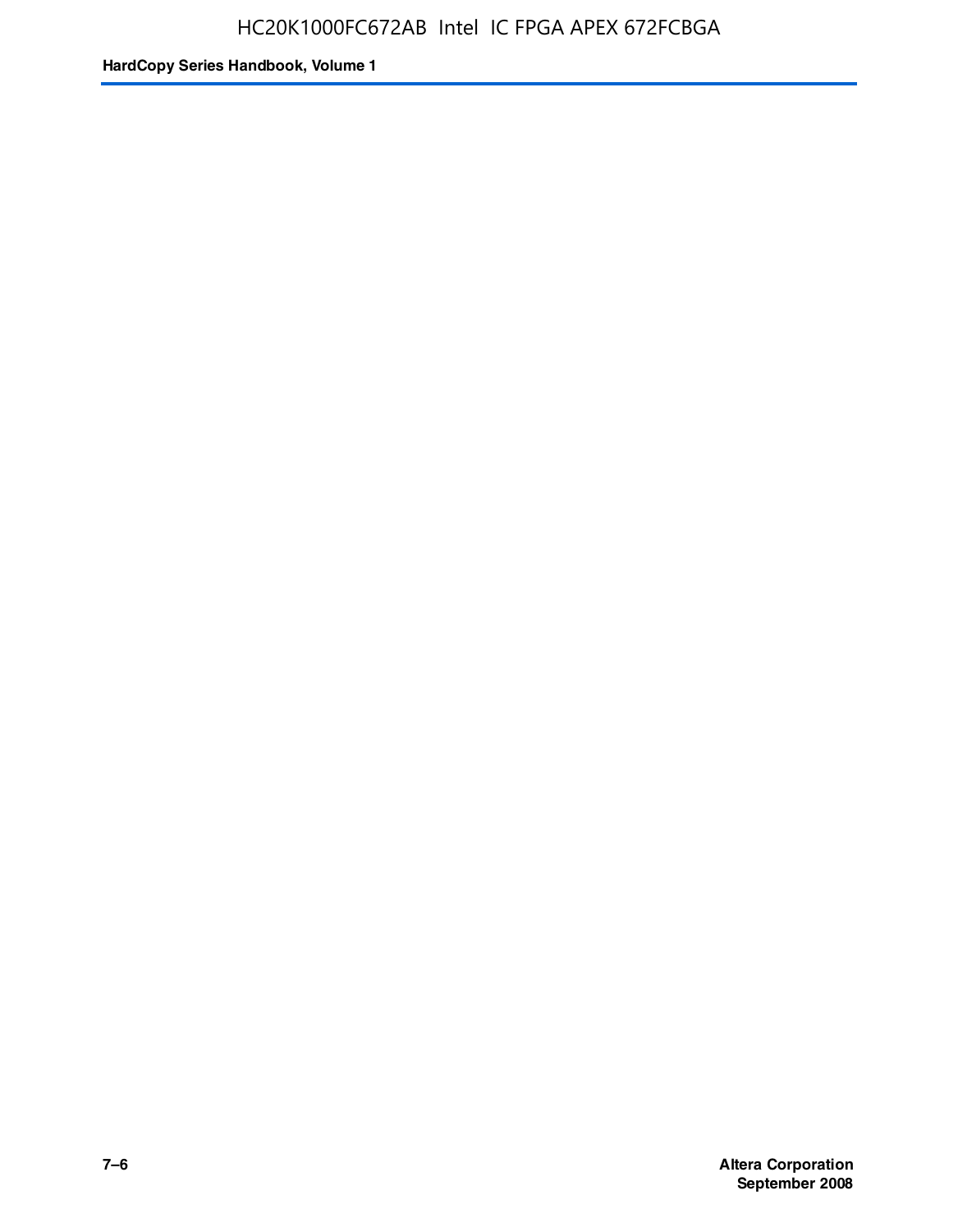

### **8. Description, Architecture, and Features**

#### **H51007-2.3**

**Introduction** HardCopy® APEX<sup>™</sup> devices extend the flexibility of high-density FPGAs to a cost-effective, high-volume production solution. The migration process from an Altera® FPGA to a HardCopy APEX device offers seamless migration of a high-density system-on-a-programmable-chip (SOPC) design to a low-cost alternative device with minimal risk. Using HardCopy APEX devices, Altera's SOPC solutions can be leveraged from prototype to production, while reducing costs and speeding time-to-market.

> A significant benefit of HardCopy devices is that customers do not need to be involved in the device migration process. Unlike application-specific integrated circuit (ASIC) development, the HardCopy design flow does not require generation of test benches, test vectors, or timing and functional simulation. The HardCopy migration process only requires the Quartus® II software-generated output files from a fully functional APEX 20KE or APEX 20KC device. Altera performs the migration and delivers functional prototypes in as few as seven weeks.

A risk-free alternative to ASICs, HardCopy APEX devices are customizable, full-featured devices created by Altera's proprietary design migration methodology. They are based on Altera's industry-leading high-density device architecture and use an area-efficient sea-of-logic-elements (SOLE) core.

HardCopy APEX devices retain all the same features as the APEX 20KE and APEX 20KC devices, which combine the strength of LUT-based and product-term-based devices in conjunction with the same embedded memory structures. All routing resources that were programmable in the APEX 20K device family are replaced by custom interconnect, resulting in a considerable die size reduction and subsequent cost saving.

The SRAM configuration cells of the original FPGA are replaced in HardCopy APEX devices by metal elements, which define the function of each logic element (LE), embedded memory, and I/O cell in the device. These resources are connected to each other using the same metallization layers. Once a HardCopy APEX device has been manufactured, the functionality of the device is fixed and no programming is possible. Altera performs the migration of the original FPGA design to an equivalent HardCopy APEX device using a proprietary design migration flow.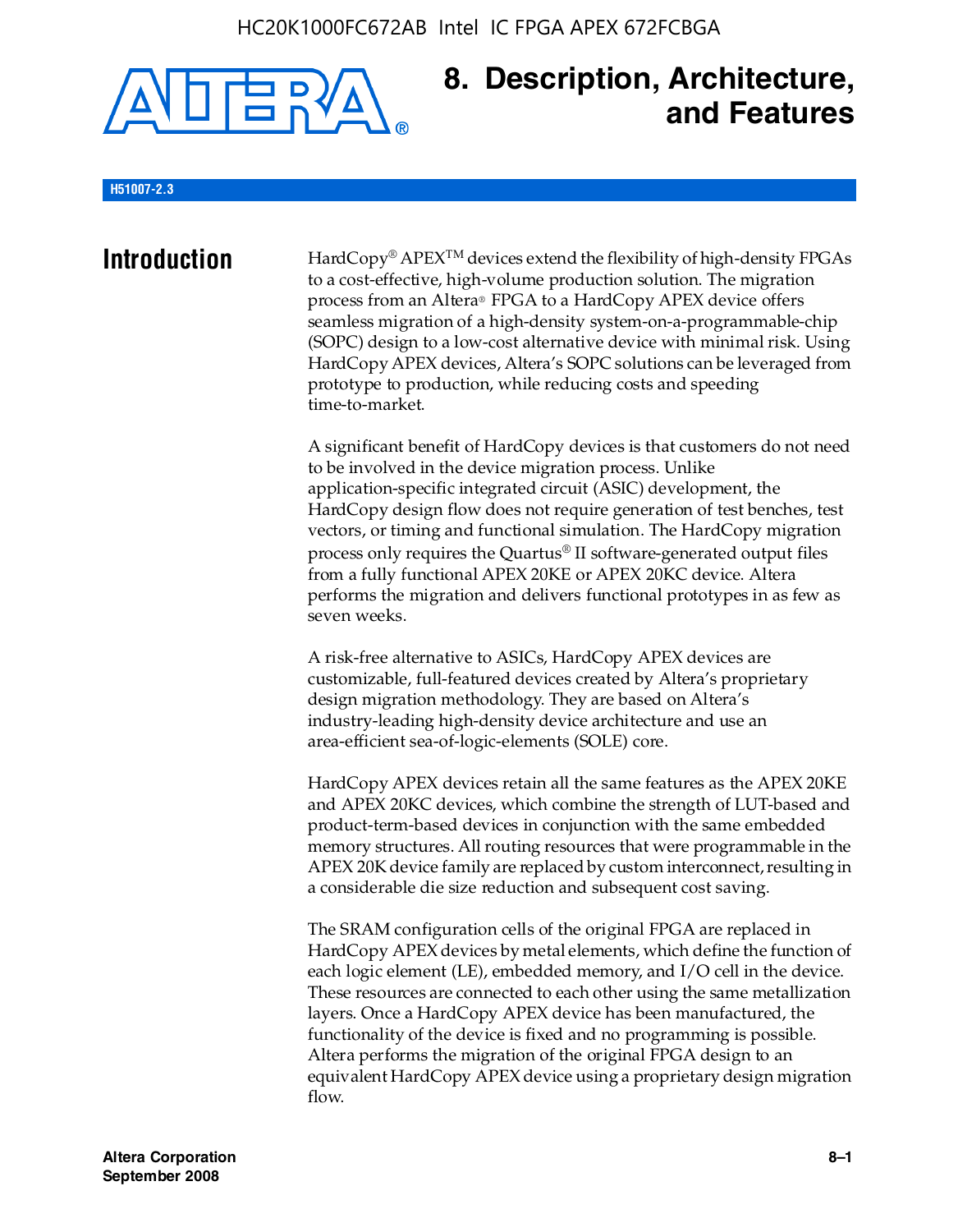The migration of a FPGA to a HardCopy APEX device begins with a user design that has been implemented in an APEX 20KE or APEX 20KC device. Table 8–1 shows the device equivalence for HardCopy and APEX 20KE or APEX 20KC devices.

| Table 8-1. HardCopy and APEX 20KE or APEX 20C Device Equivalence |                         |                         |  |
|------------------------------------------------------------------|-------------------------|-------------------------|--|
| <b>HardCopy APEX Device</b>                                      | <b>APEX 20KE Device</b> | <b>APEX 20KC Device</b> |  |
| HC20K1500                                                        | EP20K1500E              | EP20K1500C              |  |
| HC20K1000                                                        | EP20K1000E              | EP20K1000C              |  |
| <b>HC20K600</b>                                                  | EP20K600E               | EP20K600C               |  |
| HC20K400                                                         | EP20K400E               | EP20K400C               |  |

 $\mathbb{I}$  To ensure HardCopy device performance and functionality, the APEX 20K design must be completely debugged before committing the design to HardCopy device migration.

HardCopy APEX device implementation begins with extracting the Quartus II software-generated SRAM Object File (**.sof**) and converting its connectivity information into a structural Verilog HDL netlist. This netlist is then placed and routed in a similar fashion to a gate array. There are no dedicated routing channels. The router can exploit all available metal layers (up to four) and route over LE cells and other functional blocks. Altera's proprietary architecture and design methodology will guarantee virtually 100% routing of any APEX 20KE or APEX 20KC design compiled and fitted successfully using the Quartus II software. Place and route is timing-driven and will comply with the timing constraints of the original FPGA design as specified in the Quartus II software. Figure 8–1 shows a diagram of the HardCopy APEX device architecture.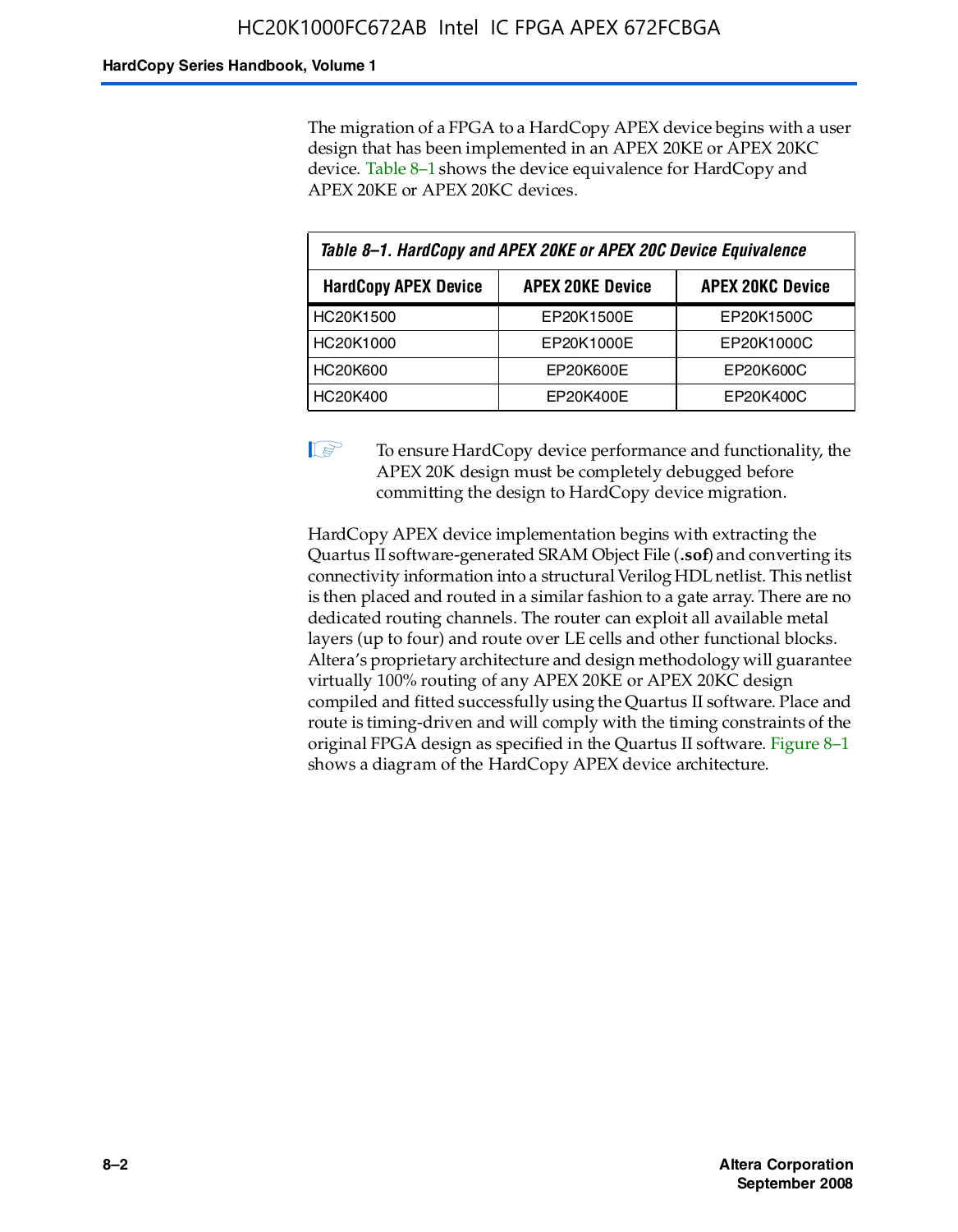



The strip of auxiliary gates (SOAG) is an Altera proprietary feature designed into the HardCopy APEX device and is used during the HardCopy device implementation process. The SOAG structures can be configured into several different types of functions through the use of metallization. For example, high fanout signals require adequate buffering, so buffers are built out of SOAG cells for this purpose.

HardCopy APEX devices include the same advanced features as the APEX 20KE and APEX 20KC devices, such as enhanced I/O standard support, content-addressable memory (CAM), additional global clocks, and enhanced ClockLock circuitry. Table 8–2 lists the features included in HardCopy APEX devices.

| Table 8–2. HardCopy APEX Device Features (Part 1 of 2) |                                                                                                                                     |  |  |
|--------------------------------------------------------|-------------------------------------------------------------------------------------------------------------------------------------|--|--|
| <b>Feature</b>                                         | <b>HardCopy Devices</b>                                                                                                             |  |  |
| MultiCore system integration                           | Full support                                                                                                                        |  |  |
| Hot-socketing support                                  | Full support                                                                                                                        |  |  |
| 32-/64-bit, 33-MHz PCI                                 | Full compliance                                                                                                                     |  |  |
| 32-/64-bit, 66-MHz PCI                                 | Full compliance                                                                                                                     |  |  |
| MultiVolt I/O operation                                | 1.8-V, 2.5-V, or 3.3-V V <sub>CCIO</sub><br>V <sub>CCIO</sub> selected bank by bank<br>5.0-V tolerant with use of external resistor |  |  |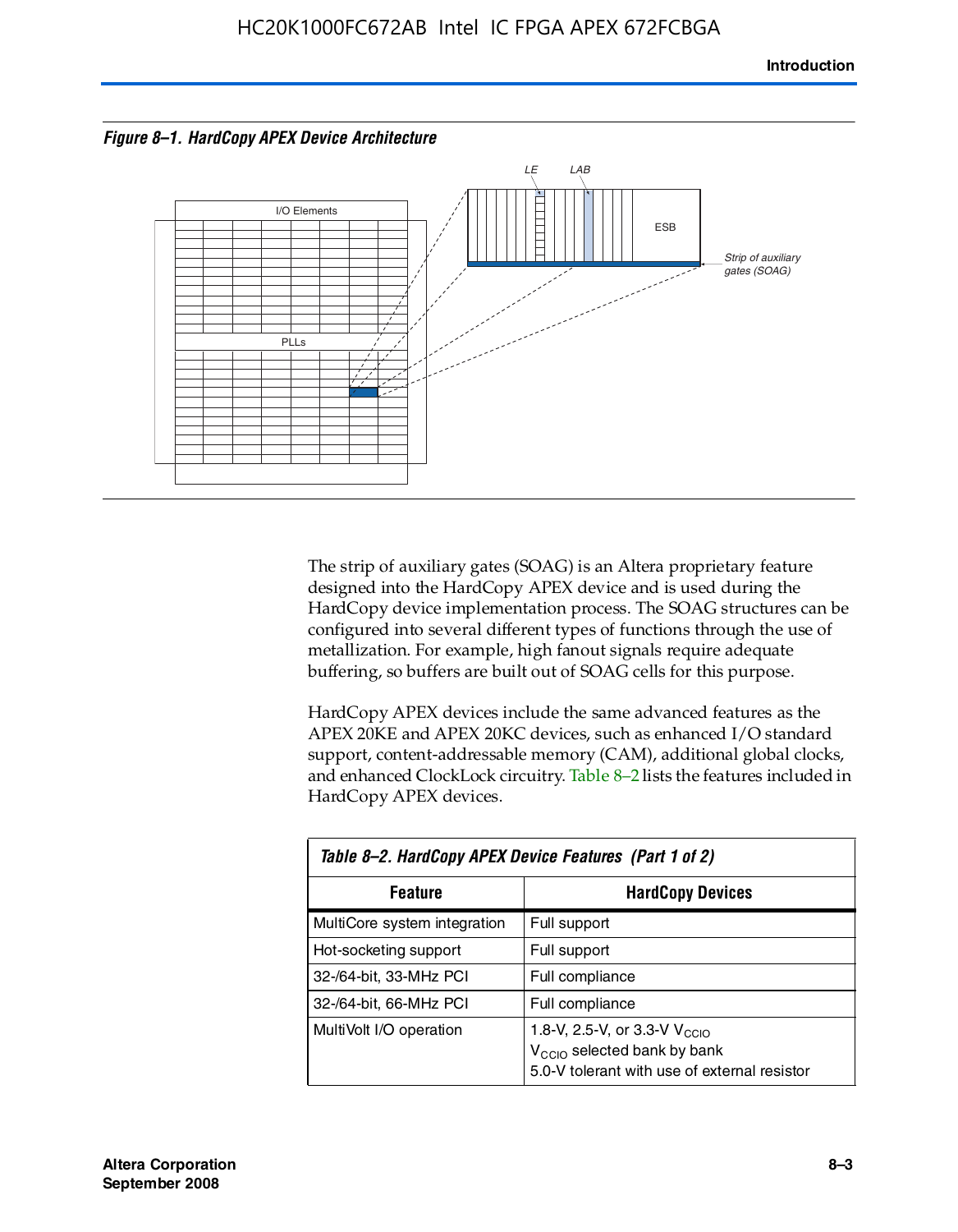| Table 8–2. HardCopy APEX Device Features (Part 2 of 2) |                                                                                                                                                                                                                                                                               |  |
|--------------------------------------------------------|-------------------------------------------------------------------------------------------------------------------------------------------------------------------------------------------------------------------------------------------------------------------------------|--|
| <b>Feature</b>                                         | <b>HardCopy Devices</b>                                                                                                                                                                                                                                                       |  |
| ClockLock support                                      | Clock delay reduction<br>$m/(n \times v)$ clock multiplication<br>Drive ClockLock output off-chip<br>External clock feedback<br>ClockShift circuitry<br>LVDS support<br>Up to four PLLs<br>ClockShift, clock phase adjustment                                                 |  |
| Dedicated clock and input pins                         | Eight                                                                                                                                                                                                                                                                         |  |
| I/O standard support                                   | 1.8-V, 2.5-V, 3.3-V, 5.0-V I/O<br>3.3-V PCI and PCI-X<br>3.3-V AGP<br><b>CTT</b><br>$GTL+$<br><b>LVCMOS</b><br><b>IVTTI</b><br>True-LVDS and LVPECL data pins<br>LVDS and LVPECL clock pins<br><b>HSTL class I</b><br>PCI-X<br>SSTL-2 class I and II<br>SSTL-3 class I and II |  |
| Memory support                                         | CAM<br>Dual-port RAM<br><b>FIFO</b><br><b>RAM</b><br><b>ROM</b>                                                                                                                                                                                                               |  |

All HardCopy APEX devices are tested using automatic test pattern generation (ATPG) vectors prior to shipment. For fully synchronous designs near 100%, fault coverage can be achieved through the built-in full-scan architecture. ATPG vectors allow the designer to focus on simulation and design verification.

Because the configuration of HardCopy APEX devices is built-in during manufacture, they cannot be configured in-system. However, if the APEX 20KE or APEC 20KC device configuration sequence must be emulated, the HardCopy APEX device has this capability.

**f all of the device features of APEX 20KE and APEX 20KC devices are** available in HardCopy APEX devices. For a detailed description of these device features, refer to the *APEX 20K Programmable Logic Device Family Data Sheet* and the *APEX 20KC Programmable Logic Device Family Data Sheet*.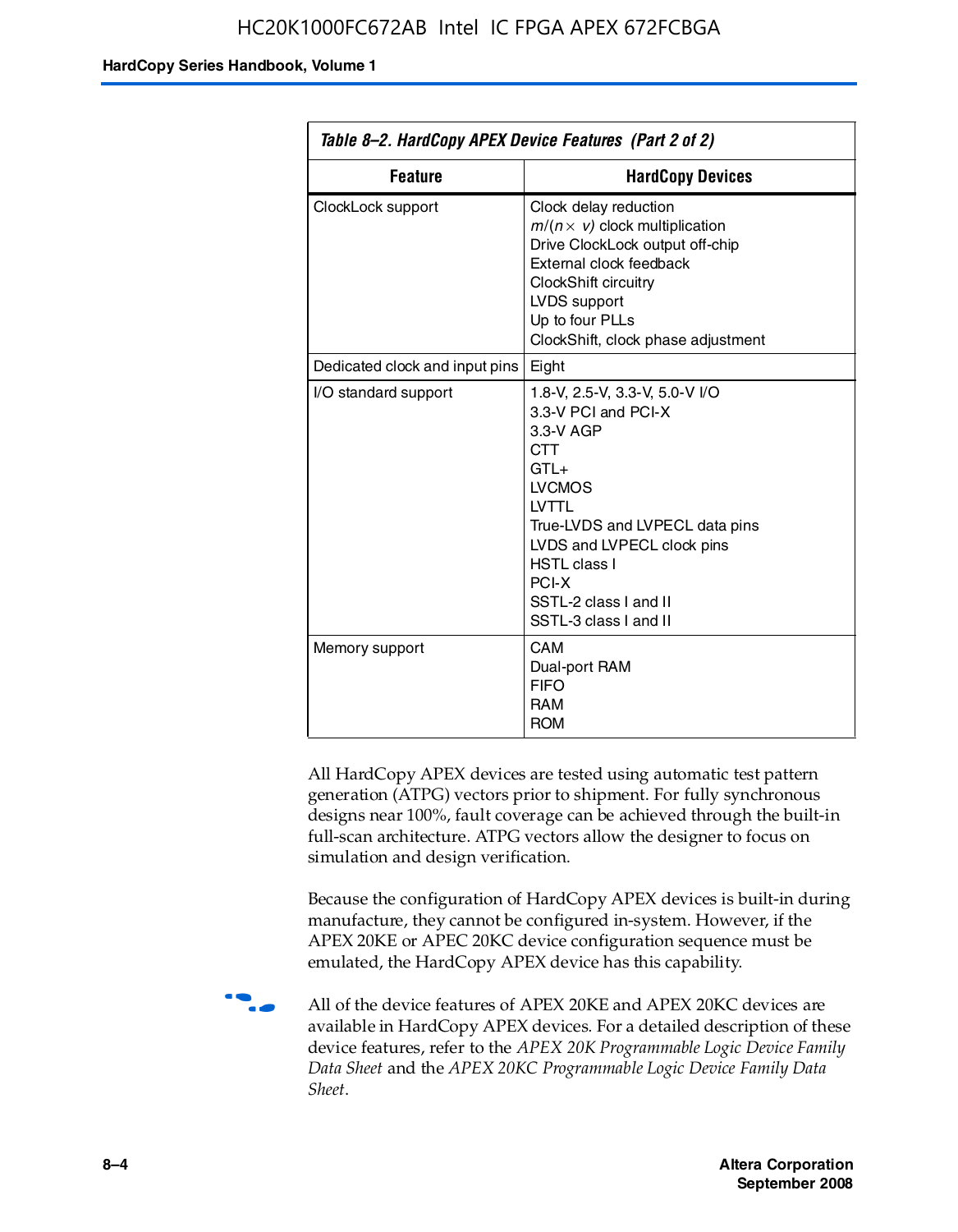#### **Differences Between HardCopy APEX and APEX 20K FPGAs**

| <b>Differences</b>   |  |  |
|----------------------|--|--|
| <b>Between</b>       |  |  |
| <b>HardCopy APEX</b> |  |  |
| and APEX 20K         |  |  |
| <b>FPGAs</b>         |  |  |

Several differences must be considered before a design is ready for implementation in HardCopy technology:

HardCopy APEX devices are only customizable at the time they are manufactured. Make sure that the original APEX 20KE or APEX 20KC device has undergone thorough testing in the end-system before deciding to proceed with migration to a HardCopy APEX device, because no changes can be made to the HardCopy APEX device after it has been manufactured.

ESBs that are configured as RAM or CAM will power-up un-initialized in the HardCopy APEX device. In the FPGA it is possible to configure, or "pre-load," the ESB memory as part of the configuration sequence, then overwrite it when the device is in normal functional mode. This pre-loaded memory feature of the FPGA is not available in HardCopy devices. If a design contains RAM or CAM with assumed data values at power-up, then the HardCopy APEX device will not operate as expected. If a design uses this feature, it should be re-compiled without the memory pre-load. ESBs configured as ROM are fully supported.

- The JTAG boundary scan order in the HardCopy APEX device is different compared to the APEX 20K device. A HardCopy BSDL file that describes the re-ordered boundary scan chain should be used.
	- **1 The BSDL files for HardCopy APEX devices are different** from the corresponding APEX 20KE or APEX 20KC devices. Download the correct HardCopy BSDL file from Altera's website at **[www.altera.com](http://www.altera.com)**.

The advanced 0.18-μm aluminum metal process is used to support both APEX 20KE and APEX 20KC devices. The performance improvement achieved by the die size reduction and metal interconnect optimization more than offsets the need for copper in this case. Altera guarantees that a target HardCopy APEX device will provide the same or better performance as in the corresponding APEX 20KE or APEX 20KC device.

**Power-up Mode and Configuration Emulation**

Unlike their FPGA counterparts, HardCopy APEX devices do not need to be configured. However, to facilitate seamless migration, configuration can be emulated in these devices. There are three modes in which a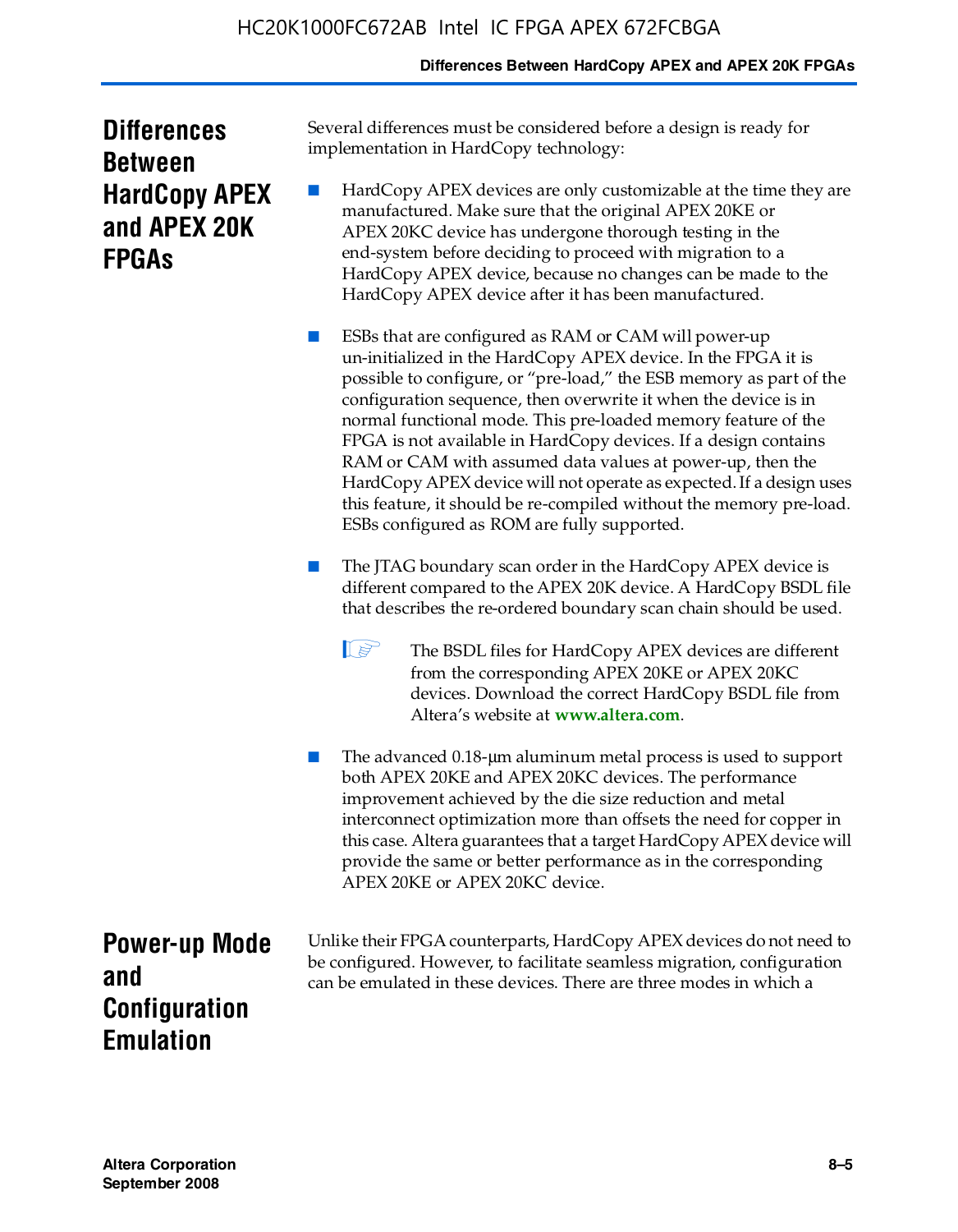HardCopy APEX device can be prepared for operation after power up: instant on, instant on after 50 ms, and configuration emulation. Each mode is described below.

■ In instant on mode, the HardCopy APEX device is available for use shortly after the device receives power. The on-chip power-on-reset (POR) circuit will set or reset all registers. The CONF\_DONE output will be tri-stated once the power-on reset has elapsed. No configuration device or configuration input signals are necessary.

■ In instant on after 50 ms mode, the HardCopy APEX device performs in a similar fashion to the Instant On mode, except that there is an additional delay of 50 ms (nominal), during which time the device is held in reset stage. The CONF DONE output is pulled low during this time and then tri-stated after the 50 ms have elapsed. No configuration devices or configuration input signals are necessary for this option.

In configuration emulation mode, the HardCopy APEX device undergoes an emulation of a full configuration sequence as if configured by an external processor or an EPC device. In this mode, the CONF\_DONE signal is tri-stated after the correct number of clock cycles. This mode may be useful where there is some dependency on the configuration sequence (for example, multi-device configuration or processor initialization). In this mode, the device expects to see all configuration control and data input signals.

#### **Speed Grades** Because HardCopy APEX devices are customized, no speed grading is performed. All HardCopy APEX devices will meet the timing requirements of the original FPGA of the fastest speed grade. Generally, HardCopy APEX devices will have a higher  $f_{MAX}$  than the corresponding FPGA, but the speed increase will vary on a design-by-design basis.

### **Quartus II-Generated Output Files**

The HardCopy migration process requires several Quartus II software-generated files. These key output files are listed and explained below.

- The SRAM Object File (**.sof**) contains all of the necessary information needed to configure a FPGA
- The Compiler Report File (.csf.rpt) is parsed to extract useful information about the design
- The Verilog atom-based netlist file (**.vo**) is used to check the HardCopy netlist
- The pin out information file (**.pin**) contains user signal names and I/O configuration information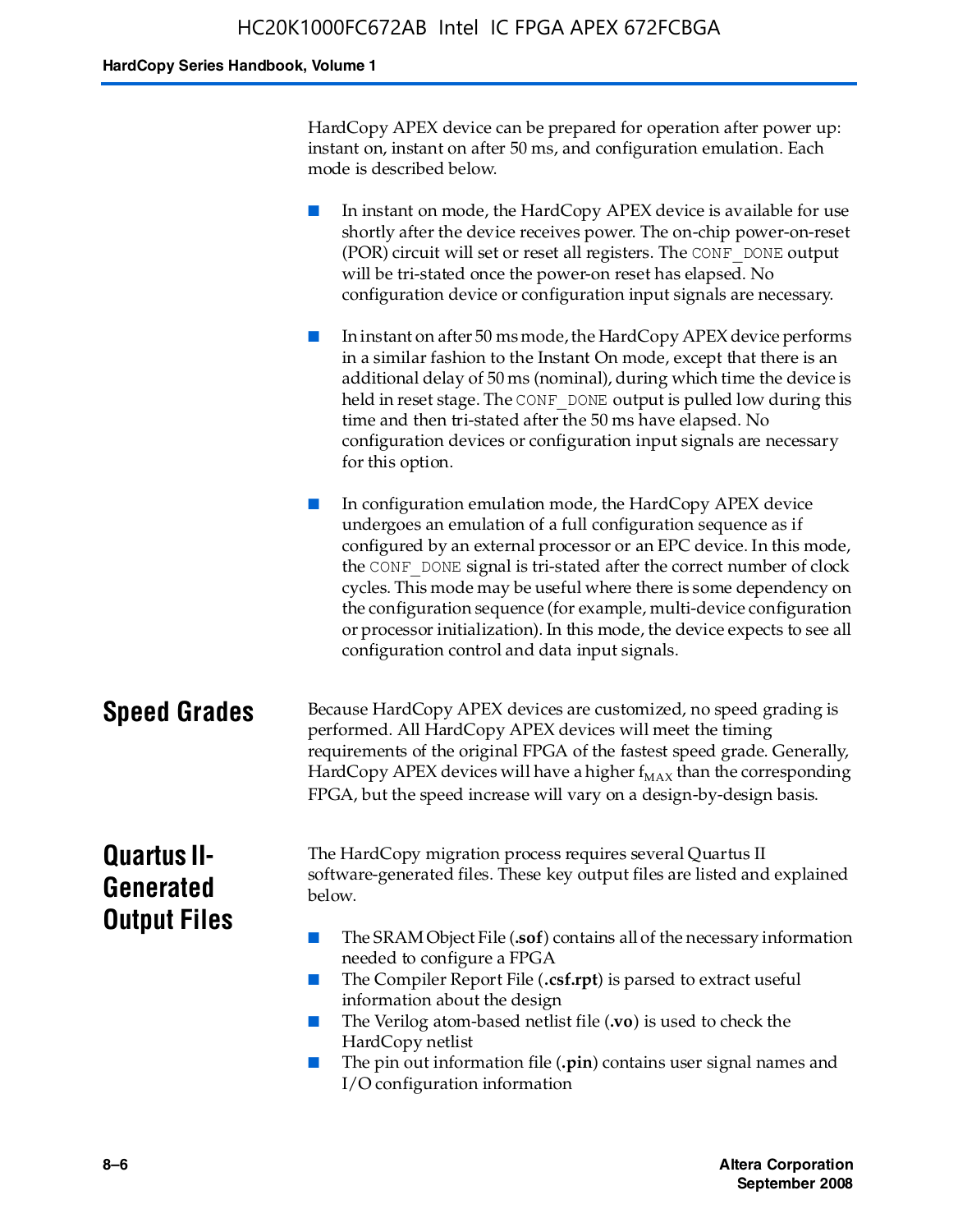- The Delay Information File (.sdo) is used to check the original FPGA timing
- A completed HardCopy timing requirements file describes all necessary timing information on the design. A template of this text file is available for download from the Altera website at **www.altera.com**.

The migration process consists of several steps. First, a netlist is constructed from the SOF. Then, the netlist is checked to ensure that the built-in scan test structures will operate correctly. The netlist is then fed into a place-and-route engine, and the design interconnect is generated. Static timing analysis ensures that all timing constraints are met, and static functional verification techniques are employed to ensure correct device migration. After successfully completing these stages, physical verification of the device takes place, and the metal mask layers are taped out to fabricate HardCopy APEX devices.

#### **Document Revision History** Table 8–3 shows the revision history for this chapter.

| Table 8–3. Document Revision History |                                                                                                           |                           |  |  |
|--------------------------------------|-----------------------------------------------------------------------------------------------------------|---------------------------|--|--|
| <b>Date and Document</b><br>Version  | <b>Changes Made</b>                                                                                       | <b>Summary of Changes</b> |  |  |
| September 2008,<br>v2.3              | Updated chapter number and metadata.                                                                      |                           |  |  |
| June 2007, v2.2                      | Minor text edits.                                                                                         |                           |  |  |
| December 2006<br>v2.1                | Updated revision history.                                                                                 |                           |  |  |
| March 2006                           | Formerly chapter 10; no content change.                                                                   |                           |  |  |
| January 2005<br>v2.0                 | Update device names and other minor textual changes                                                       |                           |  |  |
| June 2003<br>v1.0                    | Initial release of Chapter 10, Description, Architecture and<br>Features, in the HardCopy Device Handbook |                           |  |  |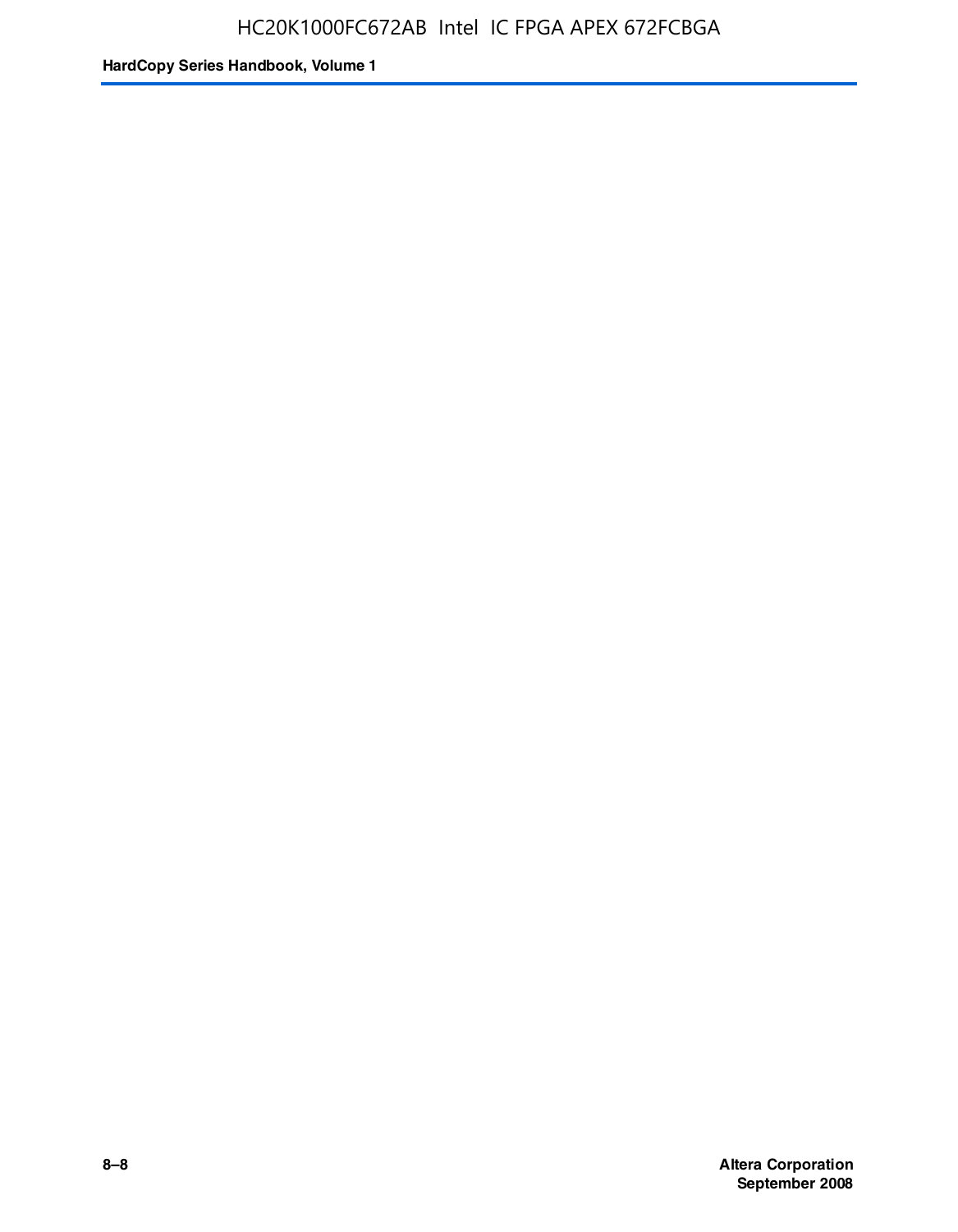

### **9. Boundary-Scan Support**

#### **H51009-2.3**

### **IEEE Std. 1149.1 (JTAG) Boundary-Scan Support**

All HardCopy devices provide JTAG boundary-scan test (BST) circuitry that complies with the IEEE Std. 1149.1-1990 specification. HardCopy® APEX™ devices support the JTAG instructions shown in Table 9–1.

**1 The BSDL files for HardCopy devices are different from the** corresponding APEX 20KE or APEX 20KC parts. Download the [correct HardCopy BSDL file from Altera's website at](http://www.altera.com)  www.altera.com.

| Table 9-1. HardCopy APEX JTAG Instructions |                                                                                                                                                                                                                                                                                |  |  |  |
|--------------------------------------------|--------------------------------------------------------------------------------------------------------------------------------------------------------------------------------------------------------------------------------------------------------------------------------|--|--|--|
| <b>JTAG Instruction</b>                    | <b>Description</b>                                                                                                                                                                                                                                                             |  |  |  |
| SAMPLE/PRELOAD                             | SAMPLE/PRELOAD allows a snapshot of signals at the device pins to be<br>captured and examined during normal device operation and permits an initial<br>data pattern to be output at the device pins. It is also used by the SignalTap <sup>®</sup><br>embedded logic analyzer. |  |  |  |
| <b>EXTEST</b>                              | Allows the external circuitry and board-level interconnections to be tested by<br>forcing a test pattern at the output pins and capturing test results at the input pins.                                                                                                      |  |  |  |
| <b>BYPASS</b>                              | Places the 1-bit bypass register between the TDI and TDO pins, which allows the<br>BST data to pass synchronously through selected devices to adjacent devices<br>during normal device operation.                                                                              |  |  |  |
| <b>USERCODE</b>                            | Selects the 32-bit USERCODE register and places it between the TDI and TDO<br>pins, allowing the USERCODE to be serially shifted out of TDO.                                                                                                                                   |  |  |  |
| <b>IDCODE</b>                              | Selects the IDCODE register and places it between the TDI and TDO pins,<br>allowing the IDCODE to be serially shifted out of TDO.                                                                                                                                              |  |  |  |

HardCopy APEX devices instruction register length is 10 bits; the USERCODE register length is 32 bits. Tables 9–2 and 9–3 show the boundary-scan register length and device IDCODE information for HardCopy devices.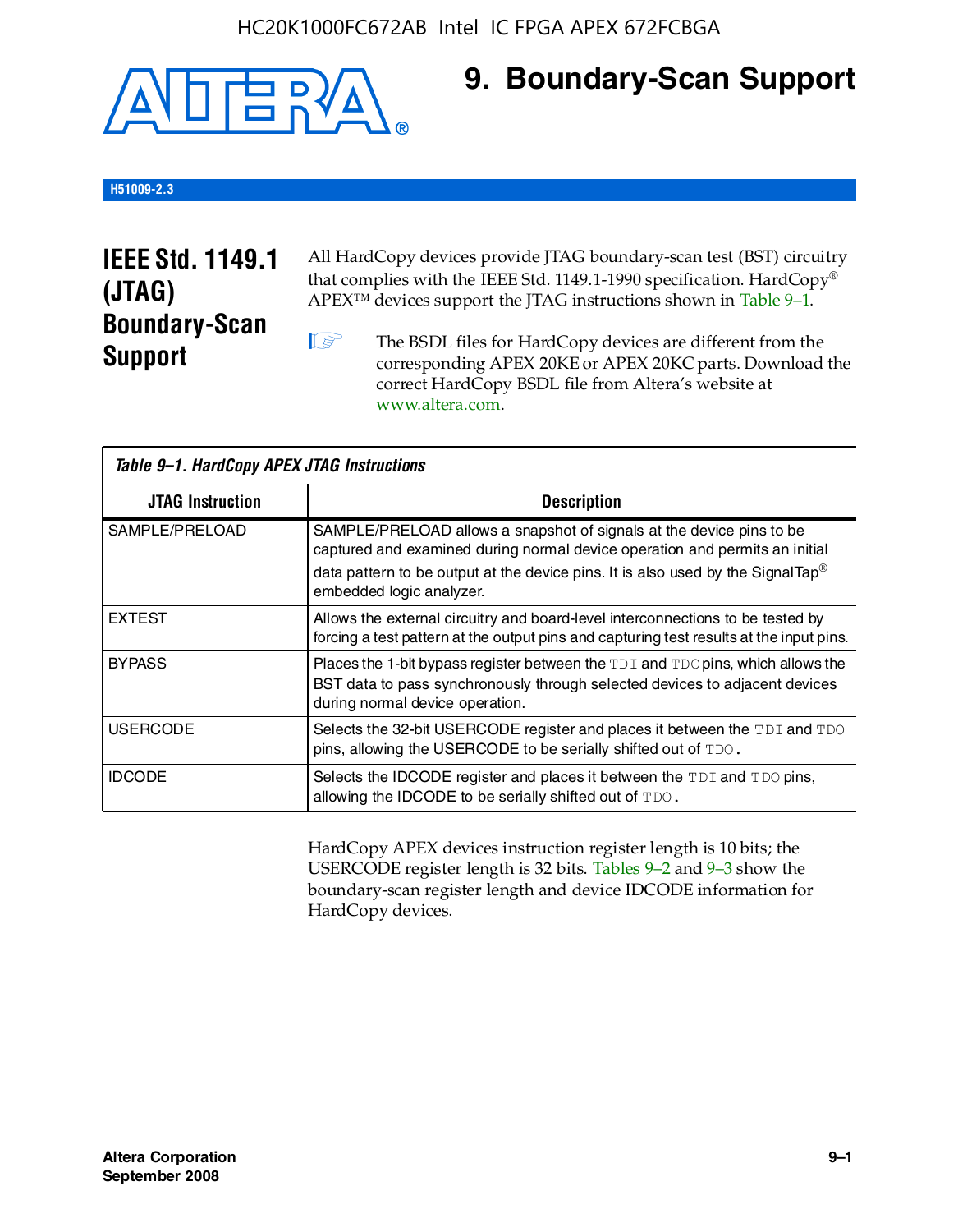#### HC20K1000FC672AB Intel IC FPGA APEX 672FCBGA

#### **HardCopy Series Handbook, Volume 1**

| Table 9-2. HardCopy APEX Boundary-Scan Register Length |       |  |  |  |
|--------------------------------------------------------|-------|--|--|--|
| <b>Boundary-Scan Register Length</b><br><b>Device</b>  |       |  |  |  |
| HC20K400                                               | 1,506 |  |  |  |
| HC20K600                                               | 1,806 |  |  |  |
| HC20K1000                                              | 2,190 |  |  |  |
| HC20K1500                                              | 2.502 |  |  |  |

| Table 9–3. 32-Bit HardCopy APEX Device IDCODE |                     |                          |                                                  |                  |  |
|-----------------------------------------------|---------------------|--------------------------|--------------------------------------------------|------------------|--|
| <b>IDCODE (32 Bits)</b> Note $(1)$            |                     |                          |                                                  |                  |  |
| <b>Device</b>                                 | Version<br>(4 Bits) | Part Number (16 Bits)    | <b>Manufacturer</b><br><b>Identity (11 Bits)</b> | 1 (1 Bit)<br>(2) |  |
| HC20K400                                      | 0000                | 1000 0100 0000 0000      | 000 0110 1110                                    |                  |  |
| HC20K600                                      | 0000                | 1000 0110 0000 0000      | 000 0110 1110                                    |                  |  |
| HC20K1000                                     | 0000                | 1001 0000 0000 0000      | 000 0110 1110                                    |                  |  |
| HC20K1500                                     | 0000                | 1001 0101 0000<br>- 0000 | 011<br>101110<br>000.                            |                  |  |

*Notes to Table 9–3:*

(1) The most significant bit (MSB) is on the left.

(2) The IDCODE's least significant bit (LSB) is always 1.

Figure 9–1 shows the timing requirements for the JTAG signals.



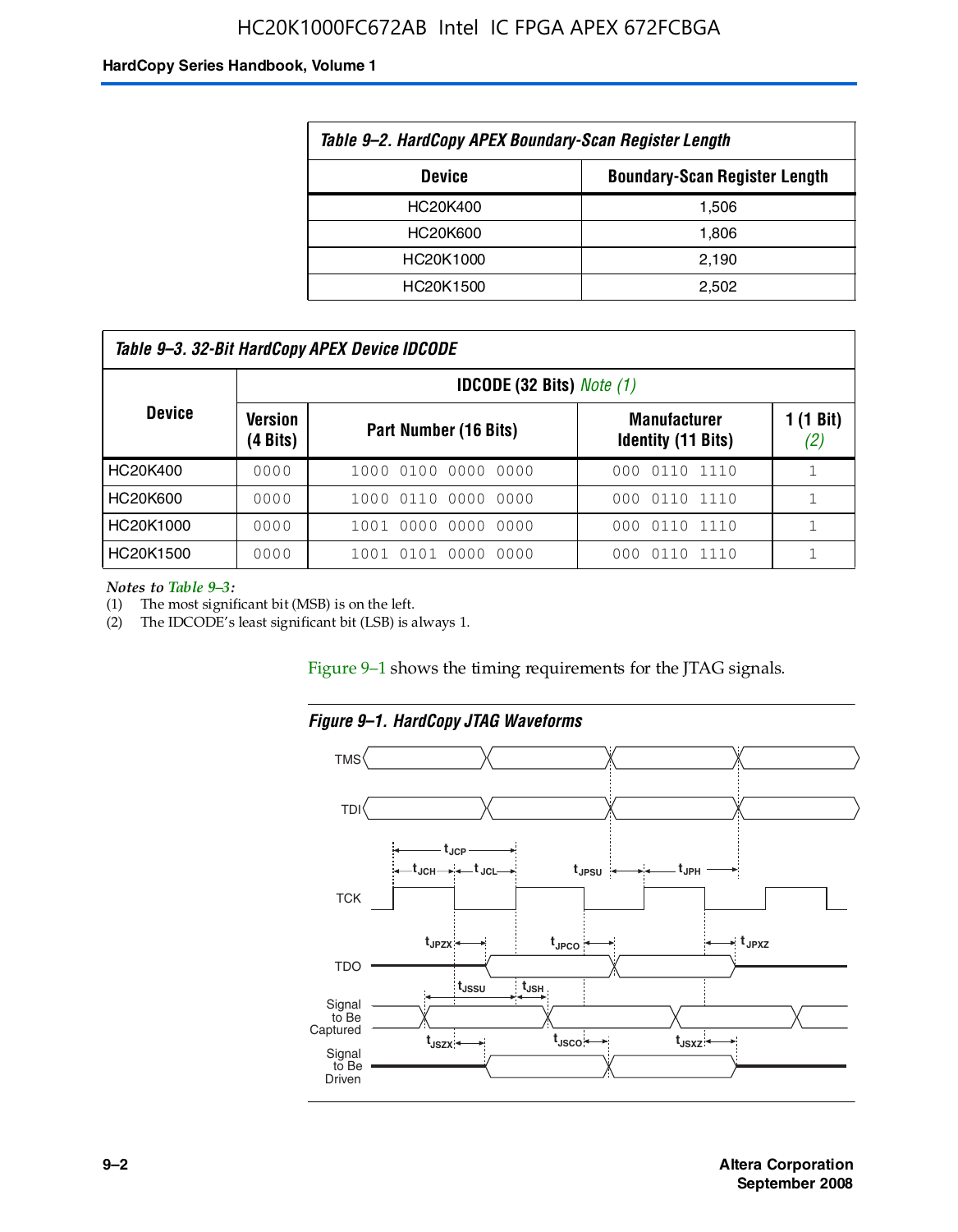Table 9–4 shows the JTAG timing parameters and values for HardCopy devices.

| Table 9–4. HardCopy APEX JTAG Timing Parameters and Values |                                                |     |     |      |  |
|------------------------------------------------------------|------------------------------------------------|-----|-----|------|--|
| <b>Symbol</b>                                              | Parameter                                      | Min | Max | Unit |  |
| t <sub>JCP</sub>                                           | <b>TCK clock period</b>                        | 100 |     | ns   |  |
| t <sub>JCH</sub>                                           | TCK clock high time                            | 50  |     | ns   |  |
| t <sub>JCL</sub>                                           | <b>TCK clock low time</b>                      | 50  |     | ns   |  |
| t <sub>JPSU</sub>                                          | JTAG port setup time                           | 20  |     | ns   |  |
| t <sub>JPH</sub>                                           | JTAG port hold time                            | 45  |     | ns   |  |
| t <sub>JPCO</sub>                                          | JTAG port clock to output                      |     | 25  | ns   |  |
| t <sub>JPZX</sub>                                          | JTAG port high impedance to valid output       |     | 25  | ns   |  |
| t <sub>JPXZ</sub>                                          | JTAG port valid output to high impedance       |     | 25  | ns   |  |
| t <sub>ussu</sub>                                          | Capture register setup time                    | 20  |     | ns   |  |
| t <sub>JSH</sub>                                           | Capture register hold time                     | 45  |     | ns   |  |
| t <sub>JSCO</sub>                                          | Update register clock to output                |     | 35  | ns   |  |
| t <sub>JSZX</sub>                                          | Update register high impedance to valid output |     | 35  | ns   |  |
| t <sub>JSXZ</sub>                                          | Update register valid output to high impedance |     | 35  | ns   |  |



**f** For more information about using JTAG BST circuitry in Altera devices, refer to *Application Note 39 (IEEE Std. 1149.1 (JTAG) Boundary-Scan Testing in Altera Devices*.

### **Document Revision History**

Table 9–5 shows the revision history for this chapter.

|                                     | Table 9–5. Document Revision History (Part 1 of 2) |                           |  |  |
|-------------------------------------|----------------------------------------------------|---------------------------|--|--|
| <b>Date and Document</b><br>Version | <b>Changes Made</b>                                | <b>Summary of Changes</b> |  |  |
| September 2008,<br>v2.3             | Updated chapter number and metadata.               |                           |  |  |
| June 2007, v2.2                     | Minor text edits.                                  |                           |  |  |
| December 2006<br>v2.1               | Updated revision history.                          | Updated revision history. |  |  |
| <b>March 2006</b>                   | Formerly chapter 11; no content change.            |                           |  |  |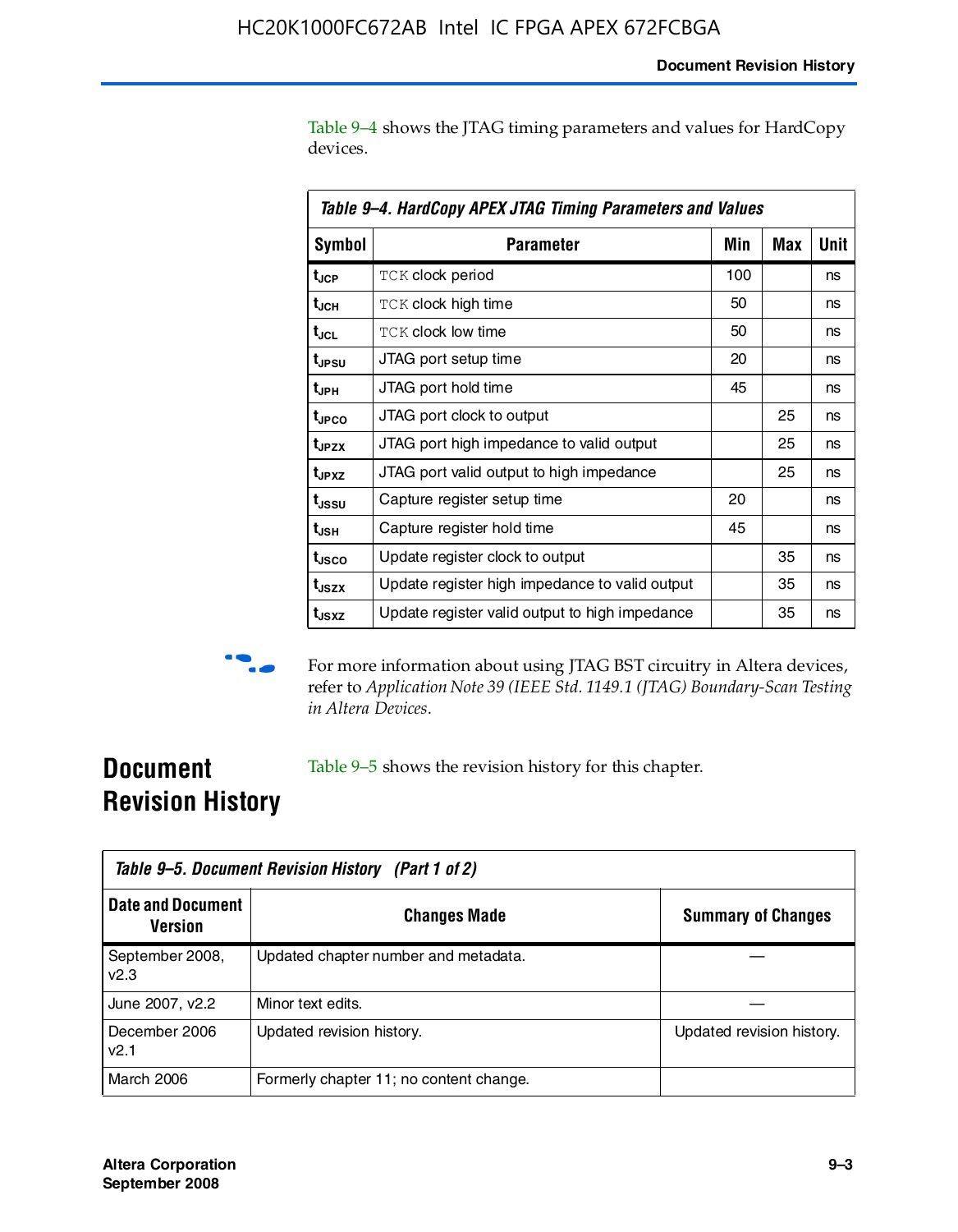| Table 9–5. Document Revision History (Part 2 of 2) |                                                                                     |                           |  |  |
|----------------------------------------------------|-------------------------------------------------------------------------------------|---------------------------|--|--|
| <b>Date and Document</b><br>Version                | <b>Changes Made</b>                                                                 | <b>Summary of Changes</b> |  |  |
| January 2005<br>v2.0                               | Update device names and other minor textual changes.                                |                           |  |  |
| June 2003<br>v1.0                                  | Initial release of <i>Boundary-Scan Support</i> in the HardCopy<br>Device Handbook. |                           |  |  |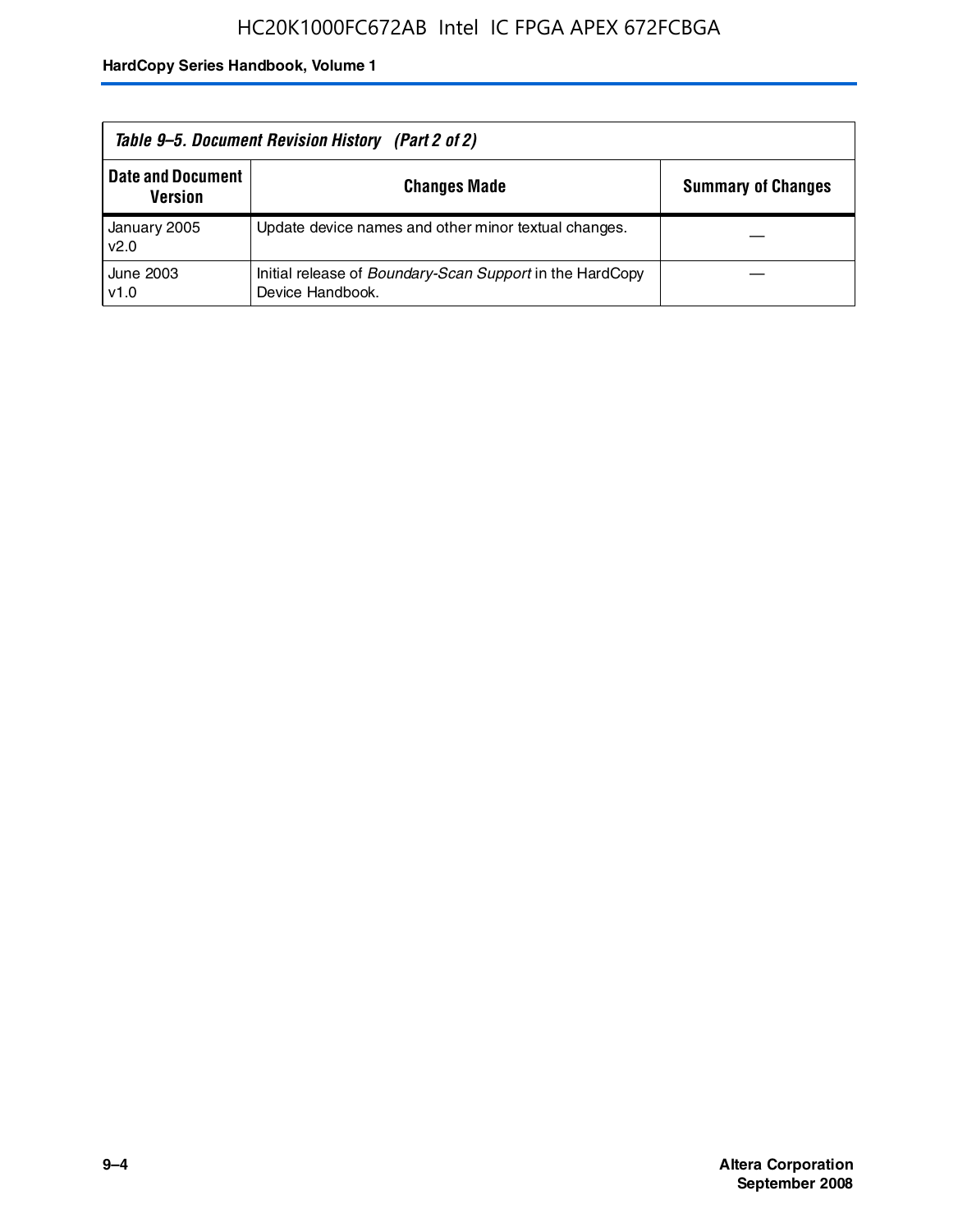

## **10. Operating Conditions**

#### **H51010-2.3**

### **Recommended Operating Conditions**

Tables 10–1 through 10–4 provide information on absolute maximum ratings, recommended operating conditions, DC operating conditions, and capacitance for 1.8-V HardCopy® APEX<sup>TM</sup> devices.

| Table 10–1. HardCopy APEX Device Absolute Maximum Ratings Note (1) |                            |                              |        |     |             |
|--------------------------------------------------------------------|----------------------------|------------------------------|--------|-----|-------------|
| Symbol                                                             | <b>Parameter</b>           | <b>Conditions</b>            | Min    | Max | <b>Unit</b> |
| <b>V<sub>CCINT</sub></b>                                           | Supply voltage             | With respect to ground $(2)$ | $-0.5$ | 2.5 | v           |
| V <sub>CCIO</sub>                                                  |                            |                              | $-0.5$ | 4.6 | ν           |
| $V_1$                                                              | DC input voltage           |                              | $-0.5$ | 4.6 | v           |
| $I_{OUT}$                                                          | DC output current, per pin |                              | $-25$  | 25  | mA          |
| $\mathsf{T}_{\text{STG}}$                                          | Storage temperature        | No bias                      | $-65$  | 150 | °€          |
| $T_{\sf AMB}$                                                      | Ambient temperature        | Under bias                   | $-65$  | 135 | °C          |
| $T_{\rm J}$                                                        | Junction temperature       | BGA packages, under bias     |        | 135 | °C          |

|                          | Table 10–2. HardCopy APEX Device Recommended Operating Conditions |                    |                  |                   |              |  |  |
|--------------------------|-------------------------------------------------------------------|--------------------|------------------|-------------------|--------------|--|--|
| Symbol                   | <b>Parameter</b>                                                  | <b>Conditions</b>  | Min              | Max               | <b>Unit</b>  |  |  |
| <b>V<sub>CCINT</sub></b> | Supply voltage for internal<br>logic and input buffers            | (3), (4)           | 1.71<br>(1.71)   | 1.89<br>(1.89)    | $\vee$       |  |  |
| V <sub>CCIO</sub>        | Supply voltage for output<br>buffers, 3.3-V operation             | (3), (4)           | 3.00<br>(3.00)   | 3.60<br>(3.60)    | $\vee$       |  |  |
|                          | Supply voltage for output<br>buffers, 2.5-V operation             | (3), (4)           | 2.375<br>(2.375) | 2.625<br>(2.625)  | $\vee$       |  |  |
| $V_1$                    | Input voltage                                                     | (2), (5)           | $-0.5$           | 4.1               | v            |  |  |
| $V_{\rm O}$              | Output voltage                                                    |                    | 0                | V <sub>CCIO</sub> | $\vee$       |  |  |
| $T_{\rm J}$              | Junction temperature                                              | For commercial use | 0                | 85                | $^{\circ}$ C |  |  |
|                          |                                                                   | For industrial use | $-40$            | 100               | $^{\circ}$ C |  |  |
| $t_{R}$                  | Input rise time (10% to 90%)                                      |                    |                  | 40                | ns           |  |  |
| $t_F$                    | Input fall time $(90\% \text{ to } 10\%)$                         |                    |                  | 40                | ns           |  |  |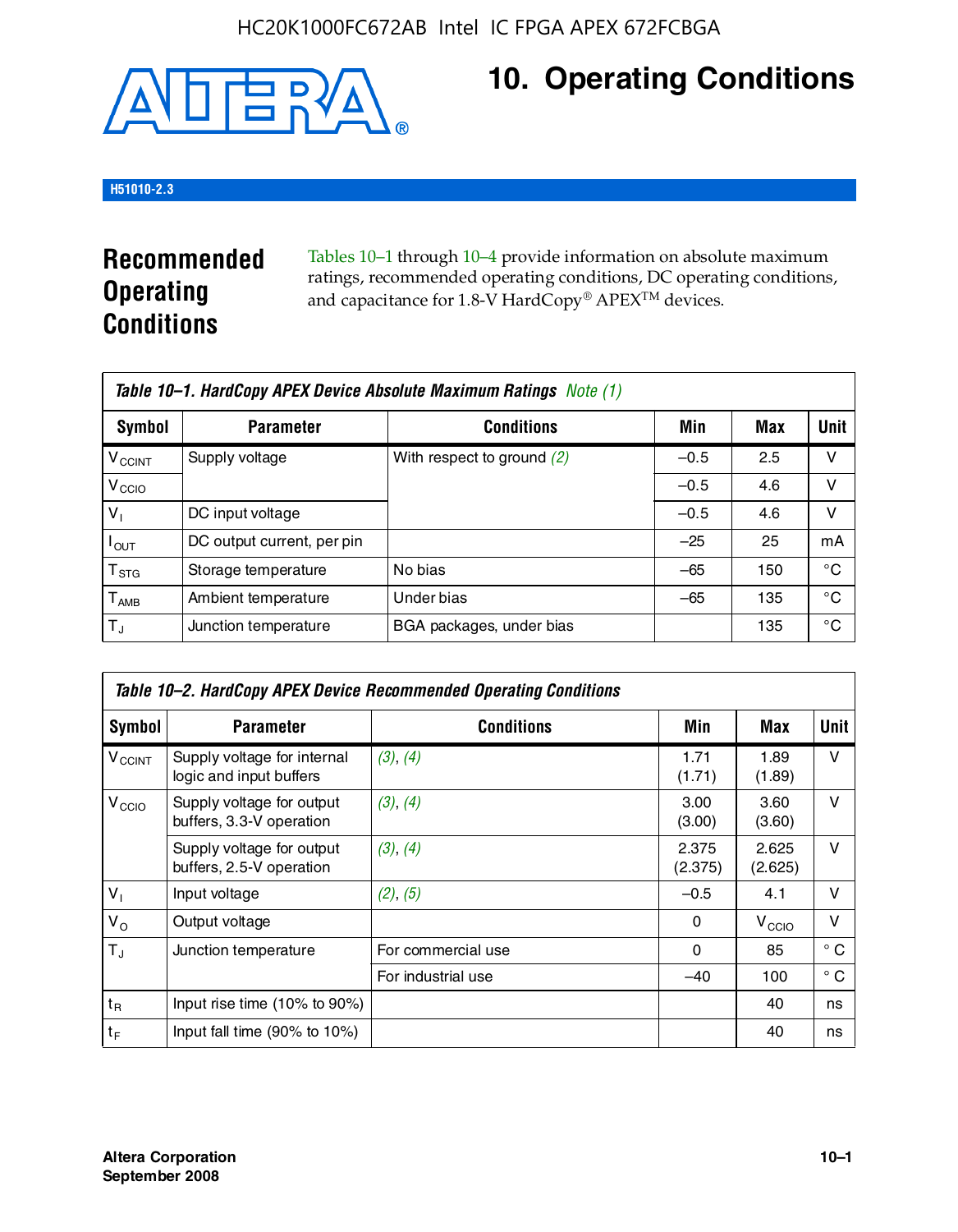|                            | Table 10–3. HardCopy APEX Device DC Operating Conditions (Part 1 of 2) Notes $(6)$ , $(7)$ , $(8)$ |                                                                        |                                          |            |                                         |             |
|----------------------------|----------------------------------------------------------------------------------------------------|------------------------------------------------------------------------|------------------------------------------|------------|-----------------------------------------|-------------|
| Symbol                     | <b>Parameter</b>                                                                                   | <b>Conditions</b>                                                      | <b>Min</b>                               | <b>Typ</b> | Max                                     | <b>Unit</b> |
| $V_{\text{IH}}$            | High-level LVTTL, CMOS, or<br>3.3-V PCI input voltage                                              |                                                                        | 1.7,<br>$0.5 \times V_{\text{CCIO}}$ (8) |            | 4.1                                     | v           |
| $\mathsf{V}_{\mathsf{IL}}$ | Low-level LVTTL, CMOS, or<br>3.3-V PCI input voltage                                               |                                                                        | $-0.5$                                   |            | 0.8,<br>$0.3 \times V_{\text{CCIO}}(8)$ | v           |
| $V_{OH}$                   | 3.3-V high-level LVTTL output<br>voltage                                                           | $I_{OH} = -12$ mA DC,<br>$V_{\text{CCIO}} = 3.00 \text{ V} (9)$        | 2.4                                      |            |                                         | v           |
|                            | 3.3-V high-level LVCMOS<br>output voltage                                                          | $I_{OH} = -0.1$ mA DC,<br>$V_{\text{CCIO}} = 3.00 \text{ V} (9)$       | $V_{\text{CCIO}} - 0.2$                  |            |                                         | v           |
|                            | 3.3-V high-level PCI output<br>voltage                                                             | $I_{OH} = -0.5$ mA DC,<br>$V_{\text{CCIO}} = 3.00$ to 3.60 V<br>(9)    | $0.9 \times V_{\text{CCIO}}$             |            |                                         | v           |
|                            | 2.5-V high-level output<br>voltage                                                                 | $I_{OH} = -0.1$ mA DC,<br>$V_{\text{CCIO}} = 2.30 \text{ V} (9)$       | 2.1                                      |            |                                         | v           |
|                            |                                                                                                    | $I_{OH} = -1$ mA DC,<br>$V_{\text{CCIO}} = 2.30 \text{ V} (9)$         | 2.0                                      |            |                                         | v           |
|                            |                                                                                                    | $I_{OH} = -2$ mA DC,<br>$V_{\text{CCIO}} = 2.30 \text{ V} (9)$         | 1.7                                      |            |                                         | v           |
| $\mathsf{V}_{\mathsf{OL}}$ | 3.3-V low-level LVTTL output<br>voltage                                                            | $I_{OL}$ = 12 mA DC,<br>$V_{\text{CCIO}} = 3.00 \text{ V} (10)$        |                                          |            | 0.4                                     | v           |
|                            | 3.3-V low-level LVCMOS<br>output voltage                                                           | $I_{OL} = 0.1$ mA DC,<br>$V_{\text{CCIO}} = 3.00 V (10)$               |                                          |            | 0.2                                     | v           |
|                            | 3.3-V low-level PCI output<br>voltage                                                              | $I_{OL}$ = 1.5 mA DC,<br>$V_{\text{CCIO}} = 3.00$ to 3.60 V<br>(10)    |                                          |            | $0.1 \times V_{\text{CCIO}}$            | v           |
|                            | 2.5-V low-level output voltage                                                                     | $I_{OL} = 0.1$ mA DC,<br>$V_{\text{CCIO}} = 2.30 \text{ V} (10)$       |                                          |            | 0.2                                     | v           |
|                            |                                                                                                    | $I_{OL}$ = 1 mA DC,<br>$V_{\text{CCIO}} = 2.30 V (10)$                 |                                          |            | 0.4                                     | v           |
|                            |                                                                                                    | $I_{OL}$ = 2 mA DC,<br>$V_{\text{CCIO}} = 2.30 \text{ V} (10)$         |                                          |            | 0.7                                     | v           |
| Τ,                         | Input pin leakage current (11)                                                                     | $V_1 = 4.1$ to $-0.5$ V                                                | $-10$                                    |            | 10                                      | μA          |
| $I_{OZ}$                   | Tri-stated I/O pin leakage<br>current (11)                                                         | $V_0 = 4.1$ to -0.5 V                                                  | $-10$                                    |            | 10                                      | μA          |
| $I_{CC0}$                  | $V_{\text{CC}}$ supply current (standby)<br>(All ESBs in power-down<br>mode)                       | $V_1$ = ground, no load,<br>no toggling inputs,<br>-7 speed grade      |                                          | 10         |                                         | mA          |
|                            |                                                                                                    | $V_1$ = ground, no load,<br>no toggling inputs,<br>-8, -9 speed grades |                                          | 5          |                                         | mA          |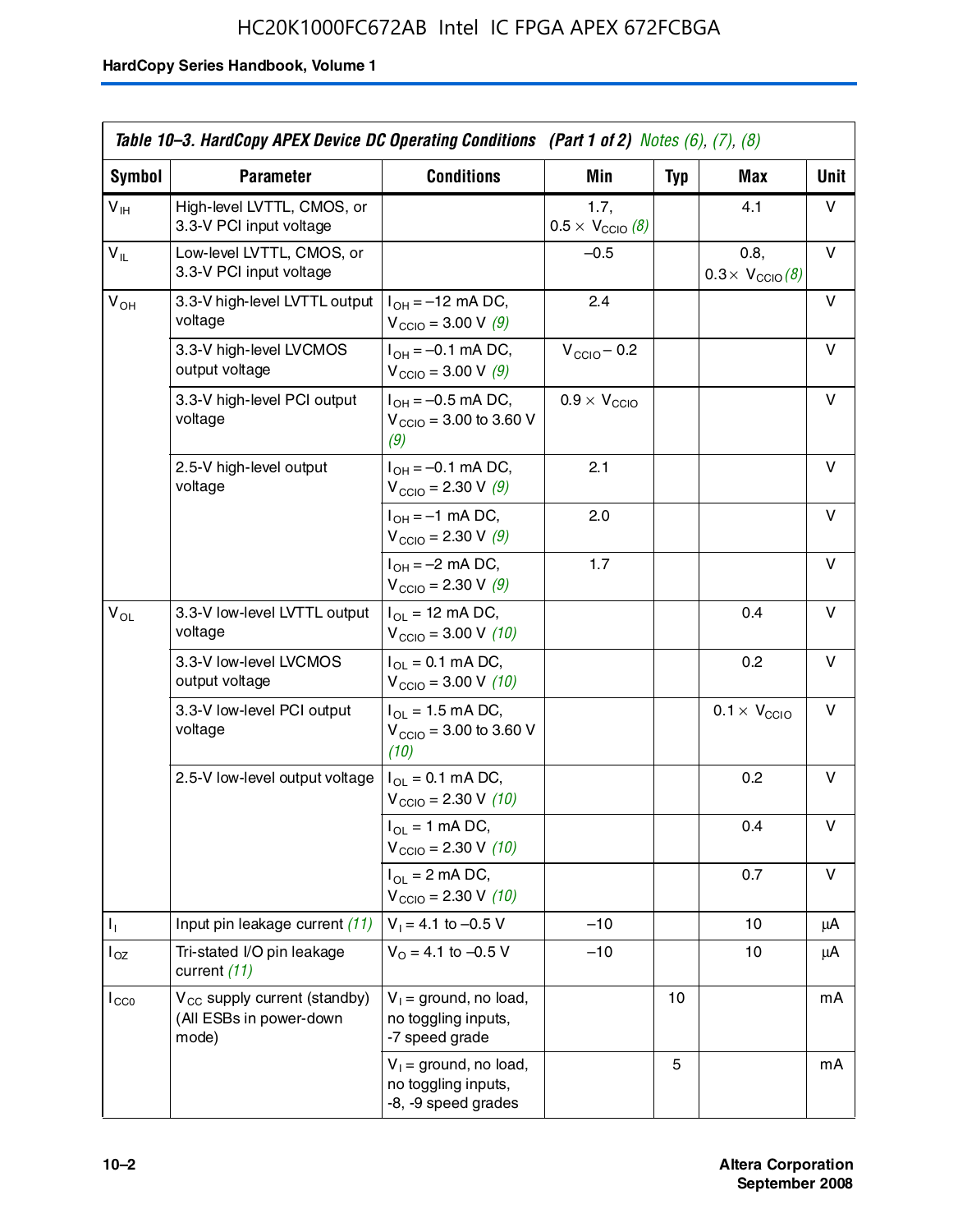#### **Recommended Operating Conditions**

|            | Table 10-3. HardCopy APEX Device DC Operating Conditions (Part 2 of 2) Notes (6), (7), (8) |                                          |     |     |     |           |  |  |
|------------|--------------------------------------------------------------------------------------------|------------------------------------------|-----|-----|-----|-----------|--|--|
| Symbol     | <b>Parameter</b>                                                                           | <b>Conditions</b>                        | Min | Typ | Max | Unit      |  |  |
| $R_{CONF}$ | Value of I/O pin pull-up                                                                   | $V_{\text{CCIO}} = 3.0 V (12)$           | 20  |     | 50  | $k\Omega$ |  |  |
|            | resistor before and during<br>configuration emulation                                      | $V_{\text{CCIO}} = 2.375 \text{ V}$ (12) | 30  |     | 80  | $k\Omega$ |  |  |
|            |                                                                                            | $V_{\text{CCIO}} = 1.71 \text{ V}$ (12)  | 60  |     | 150 | $k\Omega$ |  |  |

|                    | <b>Table 10–4. HardCopy APEX Device Capacitance</b> Note (13) |                              |     |     |     |  |
|--------------------|---------------------------------------------------------------|------------------------------|-----|-----|-----|--|
| Symbol             | <b>Parameter</b>                                              | <b>Conditions</b>            | Min | Typ | Max |  |
| $C_{\text{IN}}$    | Input capacitance                                             | $V_{IN} = 0$ V, f = 1.0 MHz  |     | 8   | pF  |  |
| $C_{\text{INCLK}}$ | Input capacitance on<br>dedicated clock pin                   | $V_{IN} = 0$ V, f = 1.0 MHz  |     | 12  | pF  |  |
| $C_{\text{OUT}}$   | Output capacitance                                            | $V_{OUT} = 0$ V, f = 1.0 MHz |     | 8   | pF  |  |

#### *Notes to Table 10–1 through 10–4:*

- (1) Refer to the *Operating Requirements for Altera Devices Data Sheet*.
- (2) Minimum DC input is –0.5 V. During transitions, the inputs may undershoot to –0.5 V or overshoot to 4.6 V for input currents less than 100 mA and periods shorter than 20 ns.
- (3) Numbers in parentheses are for industrial-temperature-range devices.
- (4) Maximum  $V_{CC}$  rise time is 100 ms, and  $V_{CC}$  must rise monotonically.
- (5) All pins (including dedicated inputs, clock, I/O, and JTAG pins) may be driven before  $V_{\text{CCINT}}$  and  $V_{\text{CCIO}}$  are powered.
- (6) Typical values are for  $T_A = 25^{\circ}$  C,  $V_{CCTNT} = 1.8$  V, and  $V_{CCTO} = 1.8$  V, 2.5 V, or 3.3 V.
- (7) These values are specified under the HardCopy device recommended operating conditions, as shown in Table 10–2 on page 10–1.
- (8) Refer to *AN 117: Using Selectable I/O Standards in Altera Devices* for the V<sub>IH</sub>, V<sub>IL</sub>, V<sub>OH</sub>, V<sub>OL</sub>, and I<sub>I</sub> parameters when  $V_{\text{CCIO}} = 1.8 \text{ V}$ .
- (9) The APEX 20KE input buffers are compatible with 1.8-V, 2.5-V and 3.3-V (LVTTL and LVCMOS) signals. Additionally, the input buffers are 3.3-V PCI compliant. Input buffers also meet specifications for GTL+, CTT, AGP, SSTL-2, SSTL-3, and HSTL.
- (10) The  $I_{OH}$  parameter refers to high-level TTL, PCI, or CMOS output current.
- (11) This value is specified for normal device operation. The value may vary during power-up.
- (12) Pin pull-up resistance values will be lower if an external source drives the pin higher than  $V_{CCIO}$ .
- (13) Capacitance is sample-tested only.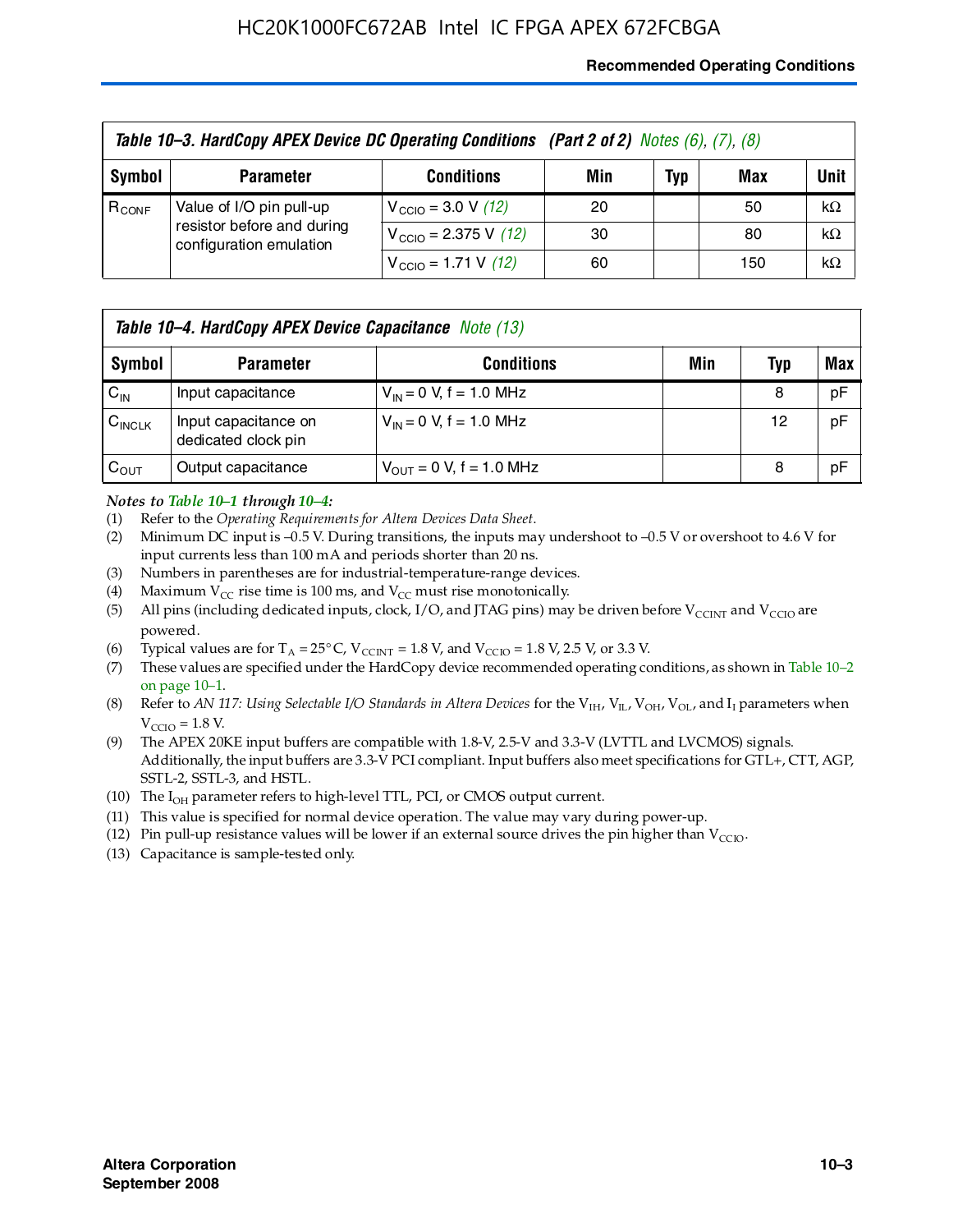Tables 10–5 through 10–20 list the DC operating specifications for the supported I/O standards. These tables list minimal specifications only; HardCopy devices may exceed these specifications.

|                           | Table 10-5. LVTTL I/O Specifications |                                                                 |                |                         |              |  |  |  |  |
|---------------------------|--------------------------------------|-----------------------------------------------------------------|----------------|-------------------------|--------------|--|--|--|--|
| Symbol                    | <b>Parameter</b>                     | <b>Conditions</b>                                               | <b>Minimum</b> | <b>Maximum</b>          | <b>Units</b> |  |  |  |  |
| $V_{\text{CCIO}}$         | Output supply<br>voltage             |                                                                 | 3.0            | 3.6                     | $\vee$       |  |  |  |  |
| $V_{\text{IH}}$           | High-level input<br>voltage          |                                                                 | 2.0            | $V_{\text{CCIO}} + 0.3$ | $\vee$       |  |  |  |  |
| $V_{IL}$                  | Low-level input<br>voltage           |                                                                 | $-0.3$         | 0.8                     | v            |  |  |  |  |
| $\mathsf{I}_{\mathsf{I}}$ | Input pin leakage<br>current         | $V_{IN} = 0$ V or 3.3 V                                         | $-10$          | 10                      | μA           |  |  |  |  |
| $V_{OH}$                  | High-level output<br>voltage         | $I_{OH} = -12$ mA,<br>$V_{\text{CCIO}} = 3.0 V(1)$              | 2.4            |                         | v            |  |  |  |  |
| $V_{OL}$                  | Low-level output<br>voltage          | $I_{\Omega I} = 12 \text{ mA}$<br>$V_{\text{CCIO}} = 3.0 V (2)$ |                | 0.4                     | $\vee$       |  |  |  |  |

|                   | Table 10-6. LVCMOS I/O Specifications |                                                           |                         |                         |              |  |  |  |  |
|-------------------|---------------------------------------|-----------------------------------------------------------|-------------------------|-------------------------|--------------|--|--|--|--|
| <b>Symbol</b>     | <b>Parameter</b>                      | <b>Conditions</b>                                         | <b>Minimum</b>          | <b>Maximum</b>          | <b>Units</b> |  |  |  |  |
| V <sub>CCIO</sub> | Power supply<br>voltage range         |                                                           | 3.0                     | 3.6                     | v            |  |  |  |  |
| $V_{\text{IH}}$   | High-level input<br>voltage           |                                                           | 2.0                     | $V_{\text{CCIO}} + 0.3$ | $\vee$       |  |  |  |  |
| $V_{IL}$          | Low-level input<br>voltage            |                                                           | $-0.3$                  | 0.8                     | $\vee$       |  |  |  |  |
| H,                | Input pin leakage<br>current          | $V_{IN} = 0$ V or 3.3 V                                   | $-10$                   | 10                      | μA           |  |  |  |  |
| $V_{OH}$          | High-level output<br>voltage          | $V_{\text{CCIO}} = 3.0 V$<br>$I_{OH} = -0.1$ mA $(1)$     | $V_{\text{CCIO}} - 0.2$ |                         | $\vee$       |  |  |  |  |
| $V_{OL}$          | Low-level output<br>voltage           | $V_{\text{CCIO}} = 3.0 V$<br>$I_{\text{OL}} = 0.1$ mA (2) |                         | 0.2                     | $\vee$       |  |  |  |  |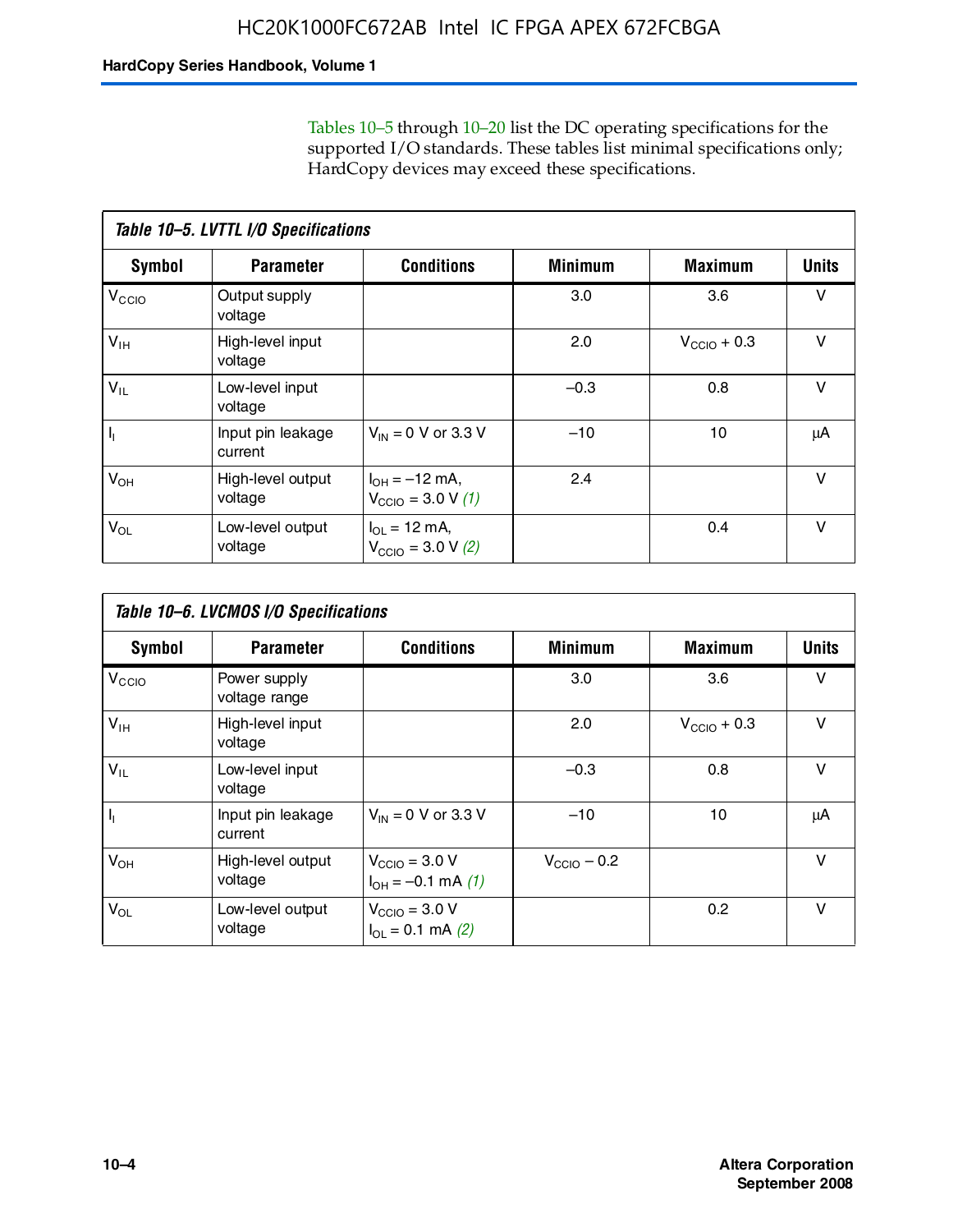#### **Recommended Operating Conditions**

|                   | Table 10-7. 2.5-V I/O Specifications |                           |                |                         |              |
|-------------------|--------------------------------------|---------------------------|----------------|-------------------------|--------------|
| <b>Symbol</b>     | <b>Parameter</b>                     | <b>Conditions</b>         | <b>Minimum</b> | <b>Maximum</b>          | <b>Units</b> |
| V <sub>CCIO</sub> | Output supply<br>voltage             |                           | 2.375          | 2.625                   | v            |
| $V_{\text{IH}}$   | High-level input<br>voltage          |                           | 1.7            | $V_{\text{CCIO}} + 0.3$ | $\vee$       |
| $V_{IL}$          | Low-level input<br>voltage           |                           | $-0.3$         | 0.7                     | $\vee$       |
| $\mathbf{l}_1$    | Input pin leakage<br>current         | $V_{IN} = 0$ V or 3.3 V   | $-10$          | 10                      | μA           |
| $V_{OH}$          | High-level output                    | $I_{OH} = -0.1$ mA $(1)$  | 2.1            |                         | $\vee$       |
|                   | voltage                              | $I_{OH} = -1$ mA (1)      | 2.0            |                         | V            |
|                   |                                      | $I_{OH} = -2$ mA (1)      | 1.7            |                         | v            |
| $V_{OL}$          | Low-level output                     | $I_{\Omega}$ = 0.1 mA (2) |                | 0.2                     | v            |
|                   | voltage                              | $I_{OL} = 1$ mA (2)       |                | 0.4                     | $\vee$       |
|                   |                                      | $I_{OL} = 2$ mA (2)       |                | 0.7                     | v            |

|                   | Table 10-8. 1.8-V I/O Specifications |                         |                               |                               |              |  |  |  |  |
|-------------------|--------------------------------------|-------------------------|-------------------------------|-------------------------------|--------------|--|--|--|--|
| Symbol            | <b>Parameter</b>                     | <b>Conditions</b>       | <b>Minimum</b>                | <b>Maximum</b>                | <b>Units</b> |  |  |  |  |
| $V_{\text{CCIO}}$ | Output supply<br>voltage             |                         | 1.7                           | 1.9                           | $\vee$       |  |  |  |  |
| $V_{\text{IH}}$   | High-level input<br>voltage          |                         | $0.65 \times V_{\text{CCIO}}$ | $V_{\text{CCIO}} + 0.3$       | v            |  |  |  |  |
| $V_{IL}$          | Low-level input<br>voltage           |                         |                               | $0.35 \times V_{\text{CCIO}}$ | $\vee$       |  |  |  |  |
| $\mathbf{l}_{1}$  | Input pin leakage<br>current         | $V_{IN} = 0$ V or 3.3 V | $-10$                         | 10                            | μA           |  |  |  |  |
| $V_{OH}$          | High-level output<br>voltage         | $I_{OH} = -2$ mA (1)    | $V_{\text{CCIO}} - 0.45$      |                               | v            |  |  |  |  |
| $V_{OL}$          | Low-level output<br>voltage          | $I_{\Omega}$ = 2 mA (2) |                               | 0.45                          | $\vee$       |  |  |  |  |

| Table 10-9. 3.3-V PCI Specifications (Part 1 of 2) |                             |                   |                              |                |                         |       |  |
|----------------------------------------------------|-----------------------------|-------------------|------------------------------|----------------|-------------------------|-------|--|
| Symbol                                             | <b>Parameter</b>            | <b>Conditions</b> | <b>Minimum</b>               | <b>Typical</b> | <b>Maximum</b>          | Units |  |
| V <sub>CIO</sub>                                   | I/O supply voltage          |                   | 3.0                          | 3.3            | 3.6                     |       |  |
| $V_{\text{IH}}$                                    | High-level input<br>voltage |                   | $0.5 \times V_{\text{CCIO}}$ |                | $V_{\text{CCIO}} + 0.5$ |       |  |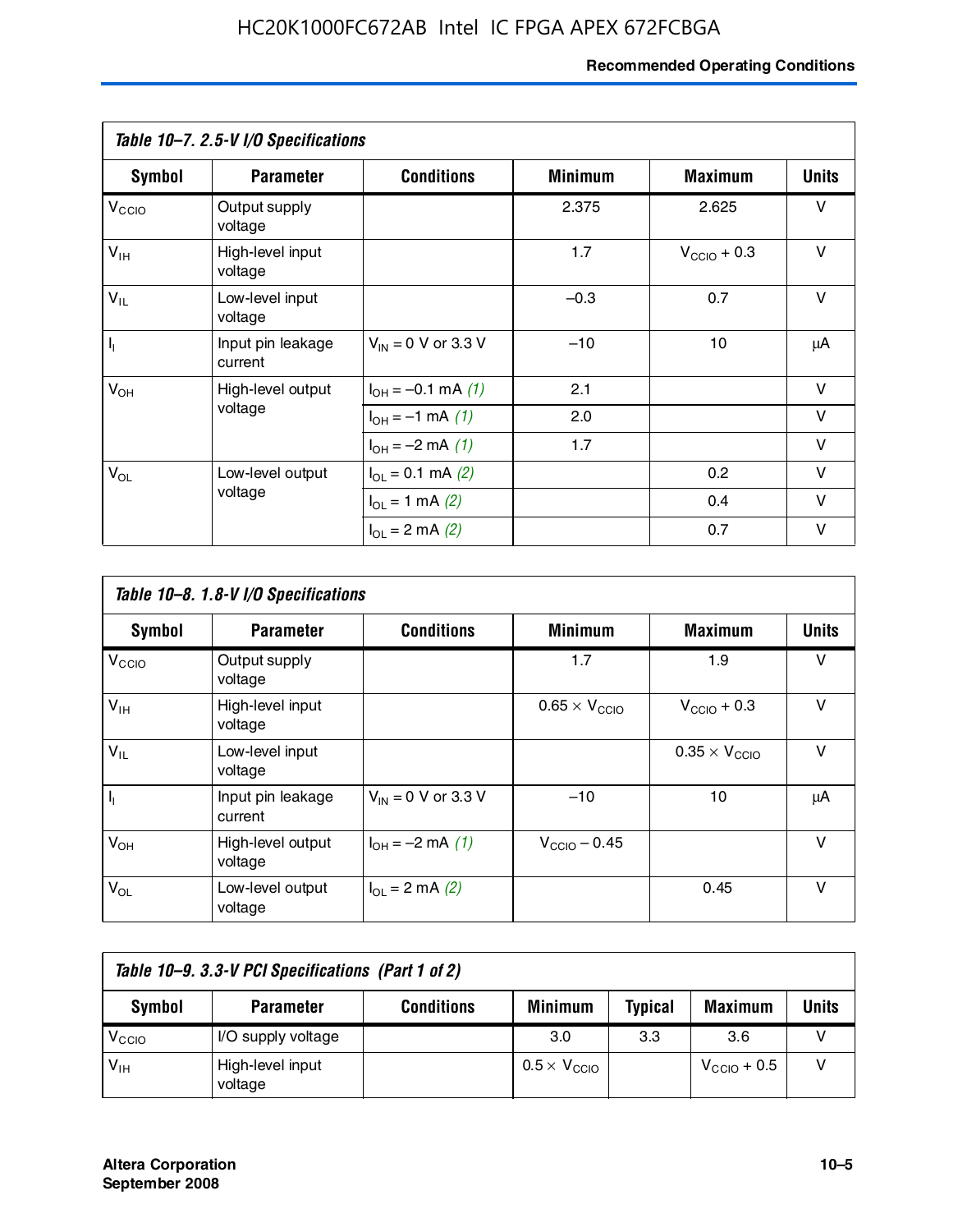### HC20K1000FC672AB Intel IC FPGA APEX 672FCBGA

| Table 10–9. 3.3-V PCI Specifications (Part 2 of 2) |                              |                                        |                              |         |                              |              |  |
|----------------------------------------------------|------------------------------|----------------------------------------|------------------------------|---------|------------------------------|--------------|--|
| Symbol                                             | <b>Parameter</b>             | <b>Conditions</b>                      | <b>Minimum</b>               | Typical | <b>Maximum</b>               | <b>Units</b> |  |
| $V_{IL}$                                           | Low-level input<br>voltage   |                                        | $-0.5$                       |         | $0.3 \times V_{\text{CCIO}}$ | v            |  |
|                                                    | Input pin leakage<br>current | $0 < V_{IN} < V_{CCIO}$                | $-10$                        |         | 10                           | μA           |  |
| $V_{OH}$                                           | High-level output<br>voltage | $I_{\text{OUT}} = -500 \mu A$          | $0.9 \times V_{\text{CCIO}}$ |         |                              | v            |  |
| $V_{OL}$                                           | Low-level output<br>voltage  | $I_{\text{OUT}} = 1,500 \,\mu\text{A}$ |                              |         | $0.1 \times V_{\text{CCIO}}$ | v            |  |

| Table 10-10. 3.3-V PCI-X Specifications |                              |                               |                              |                |                               |              |  |
|-----------------------------------------|------------------------------|-------------------------------|------------------------------|----------------|-------------------------------|--------------|--|
| <b>Symbol</b>                           | <b>Parameter</b>             | <b>Conditions</b>             | <b>Minimum</b>               | <b>Typical</b> | Maximum                       | <b>Units</b> |  |
| V <sub>CCIO</sub>                       | Output supply<br>voltage     |                               | 3.0                          | 3.3            | 3.6                           | v            |  |
| $V_{\text{IH}}$                         | High-level input<br>voltage  |                               | $0.5 \times V_{\text{CCIO}}$ |                | $V_{CClO}$ + 0.5              | $\vee$       |  |
| $V_{IL}$                                | Low-level input<br>voltage   |                               | $-0.5$                       |                | $0.35 \times V_{\text{CCIO}}$ | $\vee$       |  |
| $V_{IPU}$                               | Input pull-up voltage        |                               | $0.7 \times V_{\text{CCIO}}$ |                |                               | $\vee$       |  |
| $I_{\rm IL}$                            | Input pin leakage<br>current | $0 < V_{IN} < V_{CGIO}$       | $-10.0$                      |                | 10.0                          | μA           |  |
| $V_{OH}$                                | High-level output<br>voltage | $I_{\text{OUT}} = -500 \mu A$ | $0.9 \times V_{\text{CCIO}}$ |                |                               | $\vee$       |  |
| $V_{OL}$                                | Low-level output<br>voltage  | $I_{\text{OUT}} = 1500 \mu A$ |                              |                | $0.1 \times V_{\text{CCIO}}$  | $\vee$       |  |
| L <sub>PIN</sub>                        | Pin Inductance               |                               |                              |                | 15.0                          | nH           |  |

| Table 10-11. 3.3-V LVDS I/O Specifications (Part 1 of 2) |                                          |                    |                |                |                |              |  |
|----------------------------------------------------------|------------------------------------------|--------------------|----------------|----------------|----------------|--------------|--|
| Symbol                                                   | <b>Parameter</b>                         | <b>Conditions</b>  | <b>Minimum</b> | <b>Typical</b> | <b>Maximum</b> | <b>Units</b> |  |
| V <sub>CIO</sub>                                         | I/O supply voltage                       |                    | 3.135          | 3.3            | 3.465          | v            |  |
| $V_{OD}$                                                 | Differential output<br>voltage           | $R_i = 100 \Omega$ | 250            |                | 450            | mV           |  |
| $V_{OD}$                                                 | Change in VOD<br>between high and<br>low | $R_1 = 100 \Omega$ |                |                | 50             | mV           |  |
| $V_{OS}$                                                 | Output offset voltage                    | $R_i = 100 \Omega$ | 1.125          | 1.25           | 1.375          | v            |  |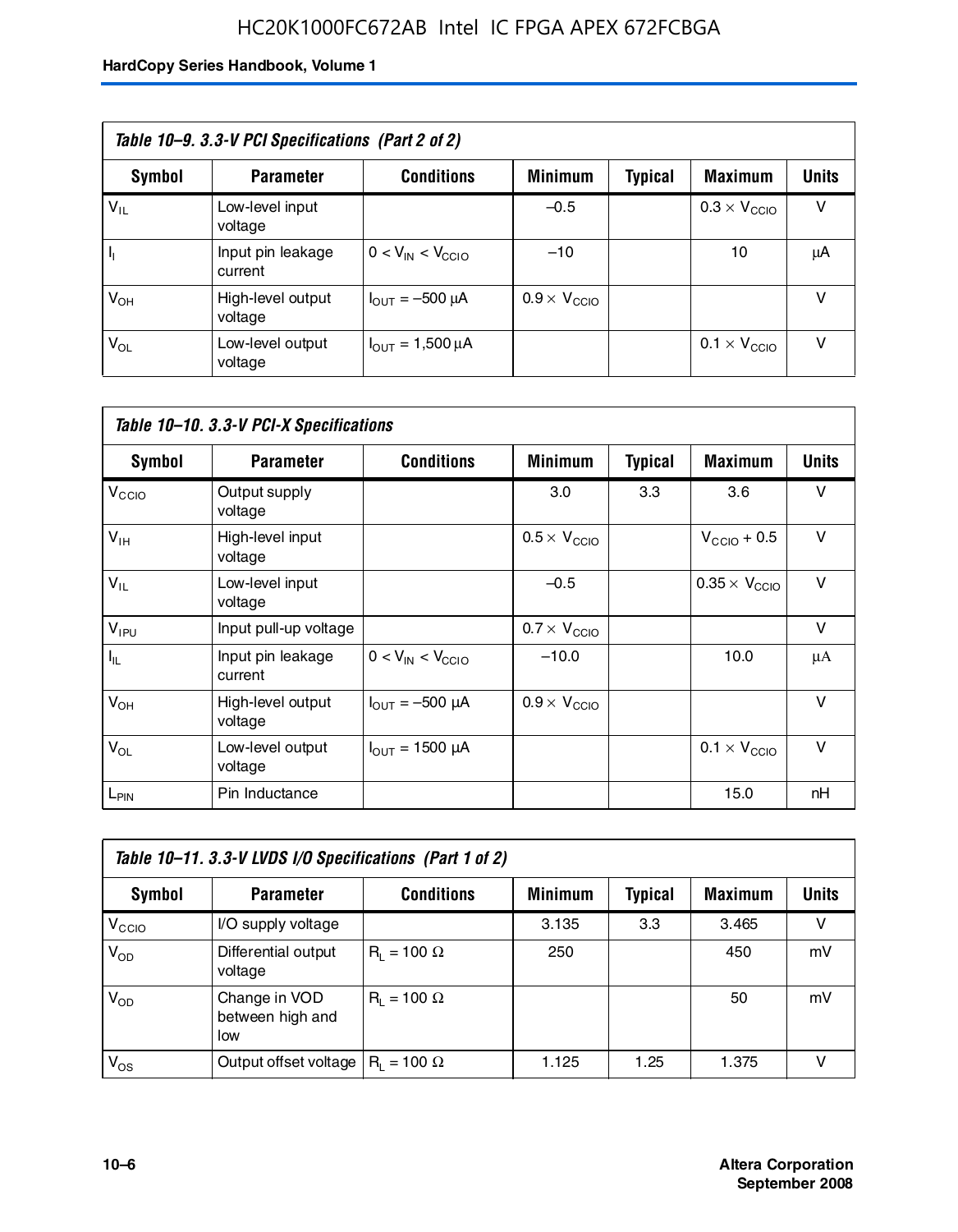#### **Recommended Operating Conditions**

| Table 10–11. 3.3-V LVDS I/O Specifications (Part 2 of 2) |                                                                              |                    |                |                |                |              |  |
|----------------------------------------------------------|------------------------------------------------------------------------------|--------------------|----------------|----------------|----------------|--------------|--|
| Symbol                                                   | <b>Parameter</b>                                                             | <b>Conditions</b>  | <b>Minimum</b> | <b>Typical</b> | <b>Maximum</b> | <b>Units</b> |  |
| $V_{OS}$                                                 | Change in VOS<br>between high and<br>low                                     | $R_1 = 100 \Omega$ |                |                | 50             | mV           |  |
| V <sub>TH</sub>                                          | Differential input<br>threshold                                              | $V_{CM} = 1.2 V$   | $-100$         |                | 100            | mV           |  |
| $V_{IN}$                                                 | Receiver input<br>voltage range                                              |                    | 0.0            |                | 2.4            | $\vee$       |  |
| $R_1$                                                    | Receiver differential<br>input resistor<br>(external to<br>APEX 20K devices) |                    | 90             | 100            | 110            | Ω            |  |

| Table 10-12. GTL+ I/O Specifications |                             |                          |                 |                |                 |              |  |
|--------------------------------------|-----------------------------|--------------------------|-----------------|----------------|-----------------|--------------|--|
| <b>Symbol</b>                        | <b>Parameter</b>            | <b>Conditions</b>        | <b>Minimum</b>  | <b>Typical</b> | <b>Maximum</b>  | <b>Units</b> |  |
| $V_{TT}$                             | Termination voltage         |                          | 1.35            | 1.5            | 1.65            | v            |  |
| $V_{REF}$                            | Reference voltage           |                          | 0.88            | 1.0            | 1.12            | $\vee$       |  |
| $V_{IH}$                             | High-level input<br>voltage |                          | $V_{REF}$ + 0.1 |                |                 | $\vee$       |  |
| $V_{IL}$                             | Low-level input<br>voltage  |                          |                 |                | $V_{BFF}$ – 0.1 | $\vee$       |  |
| $V_{OL}$                             | Low-level output<br>voltage | $I_{\Omega}$ = 36 mA (2) |                 |                | 0.65            | $\vee$       |  |

| Table 10–13. SSTL-2 Class I Specifications (Part 1 of 2) |                             |                   |                  |           |                         |              |  |
|----------------------------------------------------------|-----------------------------|-------------------|------------------|-----------|-------------------------|--------------|--|
| Symbol                                                   | <b>Parameter</b>            | <b>Conditions</b> | <b>Minimum</b>   | Typical   | <b>Maximum</b>          | <b>Units</b> |  |
| V <sub>CCIO</sub>                                        | I/O supply voltage          |                   | 2.375            | 2.5       | 2.625                   | v            |  |
| $V_{TT}$                                                 | Termination voltage         |                   | $V_{REF}$ – 0.04 | $V_{REF}$ | $V_{REF}$ + 0.04        | v            |  |
| $V_{BEF}$                                                | Reference voltage           |                   | 1.15             | 1.25      | 1.35                    | v            |  |
| $V_{IH}$                                                 | High-level input<br>voltage |                   | $V_{REF}$ + 0.18 |           | $V_{\text{CCIO}} + 0.3$ | v            |  |
| $V_{\rm IL}$                                             | Low-level input<br>voltage  |                   | $-0.3$           |           | $V_{BFE}$ – 0.18        | v            |  |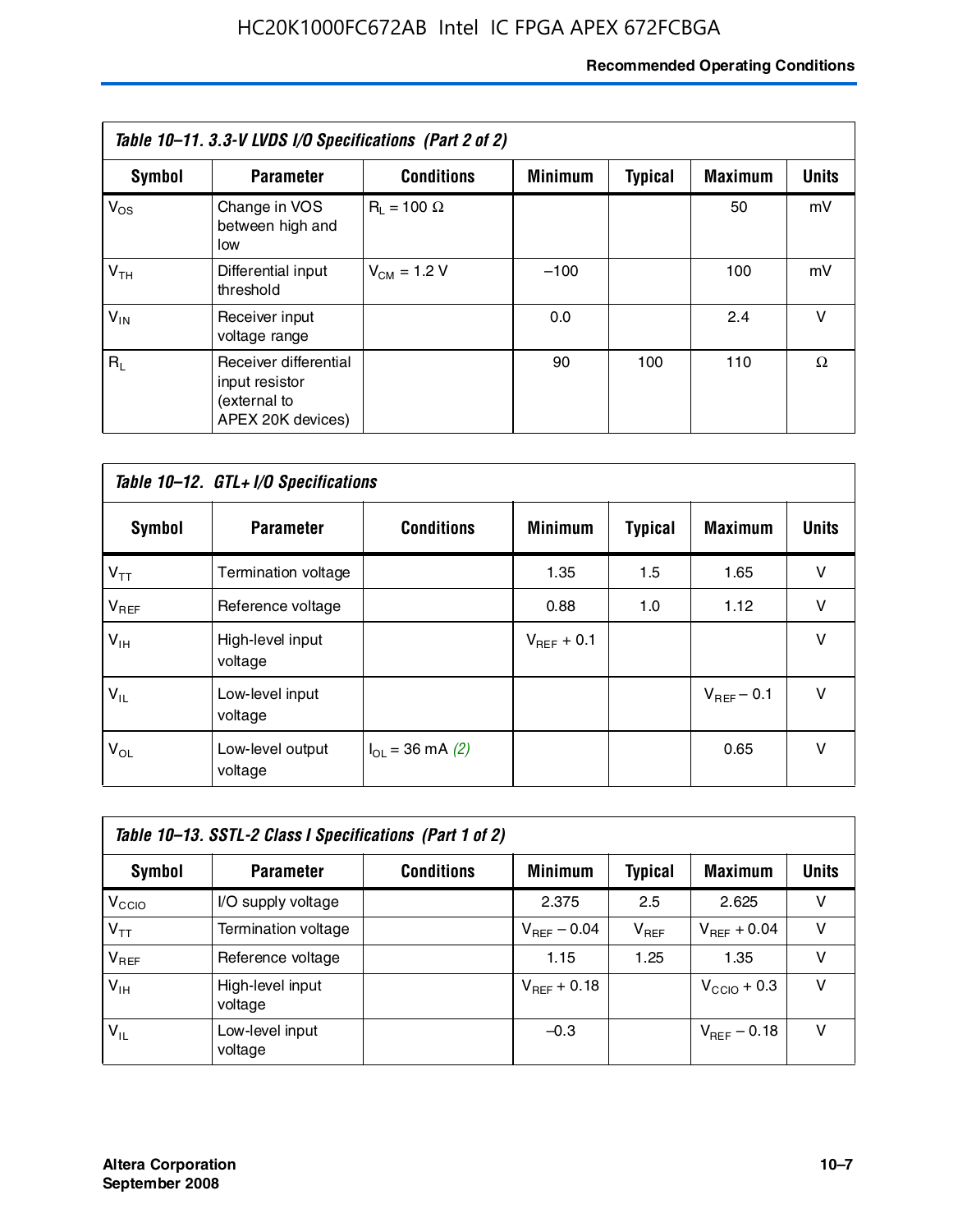### HC20K1000FC672AB Intel IC FPGA APEX 672FCBGA

| Table 10–13. SSTL-2 Class I Specifications (Part 2 of 2) |                              |                           |                 |                |                 |              |
|----------------------------------------------------------|------------------------------|---------------------------|-----------------|----------------|-----------------|--------------|
| Symbol                                                   | <b>Parameter</b>             | <b>Conditions</b>         | <b>Minimum</b>  | <b>Typical</b> | <b>Maximum</b>  | <b>Units</b> |
| $V_{OH}$                                                 | High-level output<br>voltage | $I_{OH} = -7.6$ mA (1)    | $V_{TT}$ + 0.57 |                |                 |              |
| $V_{OL}$                                                 | Low-level output<br>voltage  | $I_{\Omega}$ = 7.6 mA (2) |                 |                | $V_{TT}$ – 0.57 |              |

| Table 10–14. SSTL-2 Class II Specifications |                              |                                       |                         |                |                  |              |  |
|---------------------------------------------|------------------------------|---------------------------------------|-------------------------|----------------|------------------|--------------|--|
| <b>Symbol</b>                               | <b>Parameter</b>             | <b>Conditions</b>                     | <b>Minimum</b>          | <b>Typical</b> | <b>Maximum</b>   | <b>Units</b> |  |
| V <sub>CCIO</sub>                           | I/O supply voltage           |                                       | 2.375                   | 2.5            | 2.625            | v            |  |
| $V_{TT}$                                    | <b>Termination voltage</b>   |                                       | $V_{\text{BFE}} - 0.04$ | $V_{REF}$      | $V_{BFF}$ + 0.04 | v            |  |
| $V_{REF}$                                   | Reference voltage            |                                       | 1.15                    | 1.25           | 1.35             | v            |  |
| $V_{IH}$                                    | High-level input<br>voltage  |                                       | $V_{BFF}$ + 0.18        |                | $V_{CCD}$ + 0.3  | v            |  |
| $V_{IL}$                                    | Low-level input<br>voltage   |                                       | $-0.3$                  |                | $V_{BFE} = 0.18$ | v            |  |
| $V_{OH}$                                    | High-level output<br>voltage | $I_{OH} = -15.2$ mA (1)               | $V_{TT}$ + 0.76         |                |                  | v            |  |
| $V_{OL}$                                    | Low-level output<br>voltage  | $I_{\text{O1}} = 15.2 \text{ mA} (2)$ |                         |                | $V_{TT} - 0.76$  | $\vee$       |  |

| Table 10–15. SSTL-3 Class I Specifications |                              |                                 |                         |                |                         |              |  |
|--------------------------------------------|------------------------------|---------------------------------|-------------------------|----------------|-------------------------|--------------|--|
| <b>Symbol</b>                              | <b>Parameter</b>             | <b>Conditions</b>               | <b>Minimum</b>          | <b>Typical</b> | <b>Maximum</b>          | <b>Units</b> |  |
| $V_{\text{CCIO}}$                          | I/O supply voltage           |                                 | 3.0                     | 3.3            | 3.6                     | v            |  |
| $V_{TT}$                                   | Termination voltage          |                                 | $V_{\text{BFE}} - 0.05$ | $V_{REF}$      | $V_{BFF}$ + 0.05        | v            |  |
| $V_{REF}$                                  | Reference voltage            |                                 | 1.3                     | 1.5            | 1.7                     | v            |  |
| $V_{\text{IH}}$                            | High-level input<br>voltage  |                                 | $V_{BFF}$ + 0.2         |                | $V_{\text{CCIO}} + 0.3$ | v            |  |
| $V_{IL}$                                   | Low-level input<br>voltage   |                                 | $-0.3$                  |                | $V_{\text{BFF}}$ – 0.2  | v            |  |
| $V_{OH}$                                   | High-level output<br>voltage | $I_{OH} = -8 \text{ mA}$ (1)    | $V_{TT} + 0.6$          |                |                         | v            |  |
| $V_{OL}$                                   | Low-level output<br>voltage  | $I_{\Omega} = 8 \text{ mA} (2)$ |                         |                | $V_{TT} - 0.6$          | v            |  |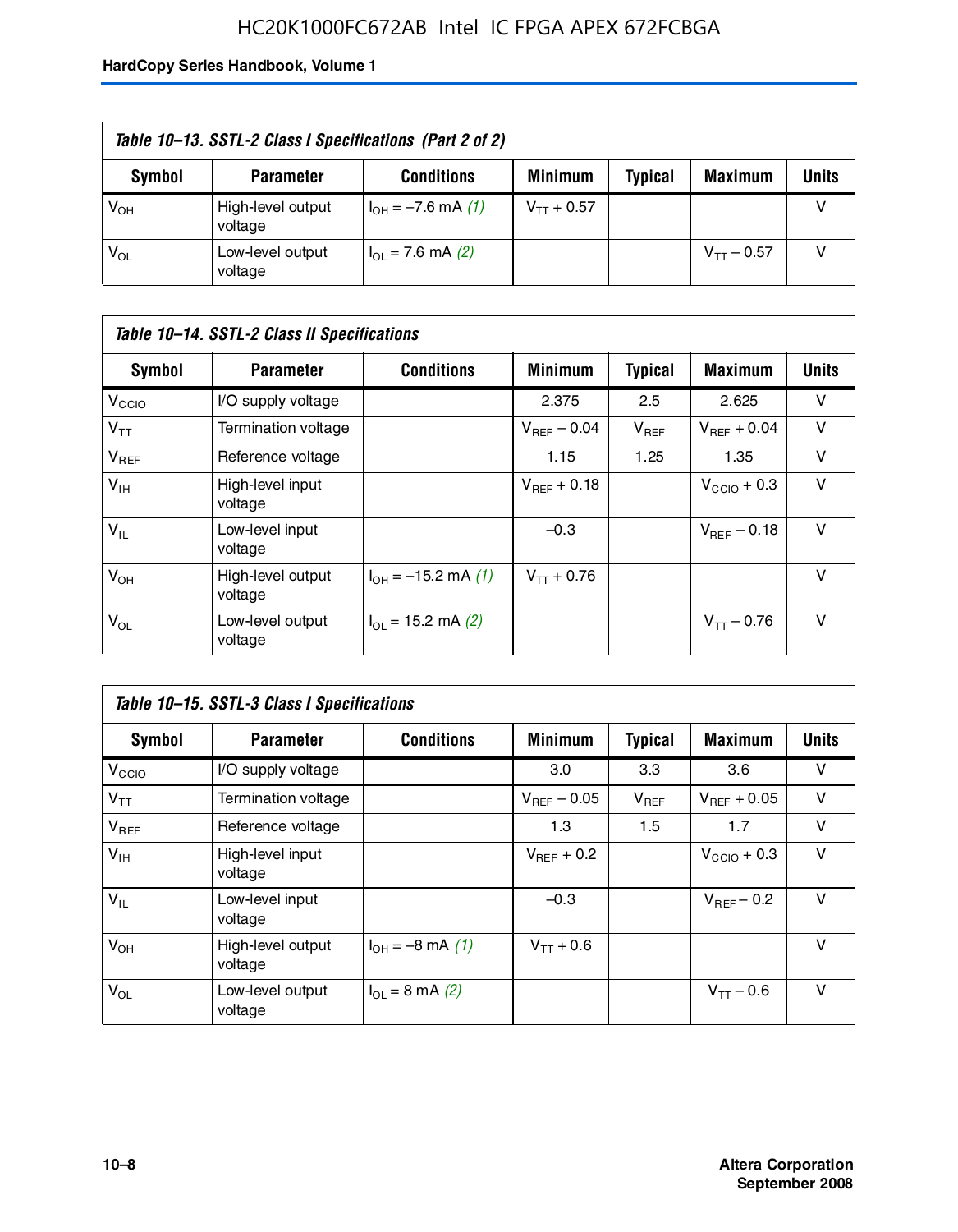#### **Recommended Operating Conditions**

| Table 10–16. SSTL-3 Class II Specifications |                              |                          |                         |                |                        |              |  |
|---------------------------------------------|------------------------------|--------------------------|-------------------------|----------------|------------------------|--------------|--|
| <b>Symbol</b>                               | <b>Parameter</b>             | <b>Conditions</b>        | <b>Minimum</b>          | <b>Typical</b> | <b>Maximum</b>         | <b>Units</b> |  |
| $V_{\rm CCIO}$                              | I/O supply voltage           |                          | 3.0                     | 3.3            | 3.6                    | v            |  |
| $V_{TT}$                                    | Termination voltage          |                          | $V_{\text{BFE}} - 0.05$ | $V_{REF}$      | $V_{BFF}$ + 0.05       | v            |  |
| $V_{REF}$                                   | Reference voltage            |                          | 1.3                     | 1.5            | 1.7                    | v            |  |
| $V_{IH}$                                    | High-level input<br>voltage  |                          | $V_{\text{BFF}} + 0.2$  |                | $V_{CCD}$ + 0.3        | v            |  |
| $V_{IL}$                                    | Low-level input<br>voltage   |                          | $-0.3$                  |                | $V_{\text{BFF}}$ – 0.2 | $\vee$       |  |
| $V_{OH}$                                    | High-level output<br>voltage | $I_{OH} = -16$ mA (1)    | $V_{TT}$ + 0.8          |                |                        | $\vee$       |  |
| $V_{OL}$                                    | Low-level output<br>voltage  | $I_{\Omega}$ = 16 mA (2) |                         |                | $V_{TT} - 0.8$         | v            |  |

| Table 10-17. HSTL Class I I/O Specifications |                              |                                 |                         |                |                         |        |  |
|----------------------------------------------|------------------------------|---------------------------------|-------------------------|----------------|-------------------------|--------|--|
| Symbol                                       | <b>Parameter</b>             | <b>Conditions</b>               | <b>Minimum</b>          | <b>Typical</b> | <b>Maximum</b>          | Units  |  |
| V <sub>CCIO</sub>                            | I/O supply voltage           |                                 | 1.71                    | 1.8            | 1.89                    | v      |  |
| $V_{TT}$                                     | Termination voltage          |                                 | $V_{\text{BFE}} - 0.05$ | $V_{REF}$      | $V_{BFF}$ + 0.05        | $\vee$ |  |
| $V_{REF}$                                    | Reference voltage            |                                 | 0.68                    | 0.75           | 0.90                    | $\vee$ |  |
| $V_{\text{IH}}$                              | High-level input<br>voltage  |                                 | $V_{BFF}$ + 0.1         |                | $V_{\text{CCIO}} + 0.3$ | $\vee$ |  |
| $V_{IL}$                                     | Low-level input<br>voltage   |                                 | $-0.3$                  |                | $V_{BFF}$ – 0.1         | $\vee$ |  |
| $V_{OH}$                                     | High-level output<br>voltage | $I_{OH} = -8$ mA (1)            | $V_{\text{CCIO}} - 0.4$ |                |                         | v      |  |
| $V_{OL}$                                     | Low-level output<br>voltage  | $I_{\Omega} = 8 \text{ mA}$ (2) |                         |                | 0.4                     | $\vee$ |  |

| Table 10-18. LVPECL Specifications (Part 1 of 2) |                                 |                |                |                |              |  |  |
|--------------------------------------------------|---------------------------------|----------------|----------------|----------------|--------------|--|--|
| Symbol                                           | <b>Parameter</b>                | <b>Minimum</b> | <b>Typical</b> | <b>Maximum</b> | <b>Units</b> |  |  |
| V <sub>CIO</sub>                                 | <b>Output Supply</b><br>Voltage | 3.135          | 3.3            | 3.465          | v            |  |  |
| $V_{IH}$                                         | Low-level input<br>voltage      | 1,300          |                | 1,700          | mV           |  |  |
| $V_{IL}$                                         | High-level input<br>voltage     | 2,100          |                | 2,600          | mV           |  |  |
| $V_{OH}$                                         | Low-level output<br>voltage     | 1.450          |                | 1,650          | mV           |  |  |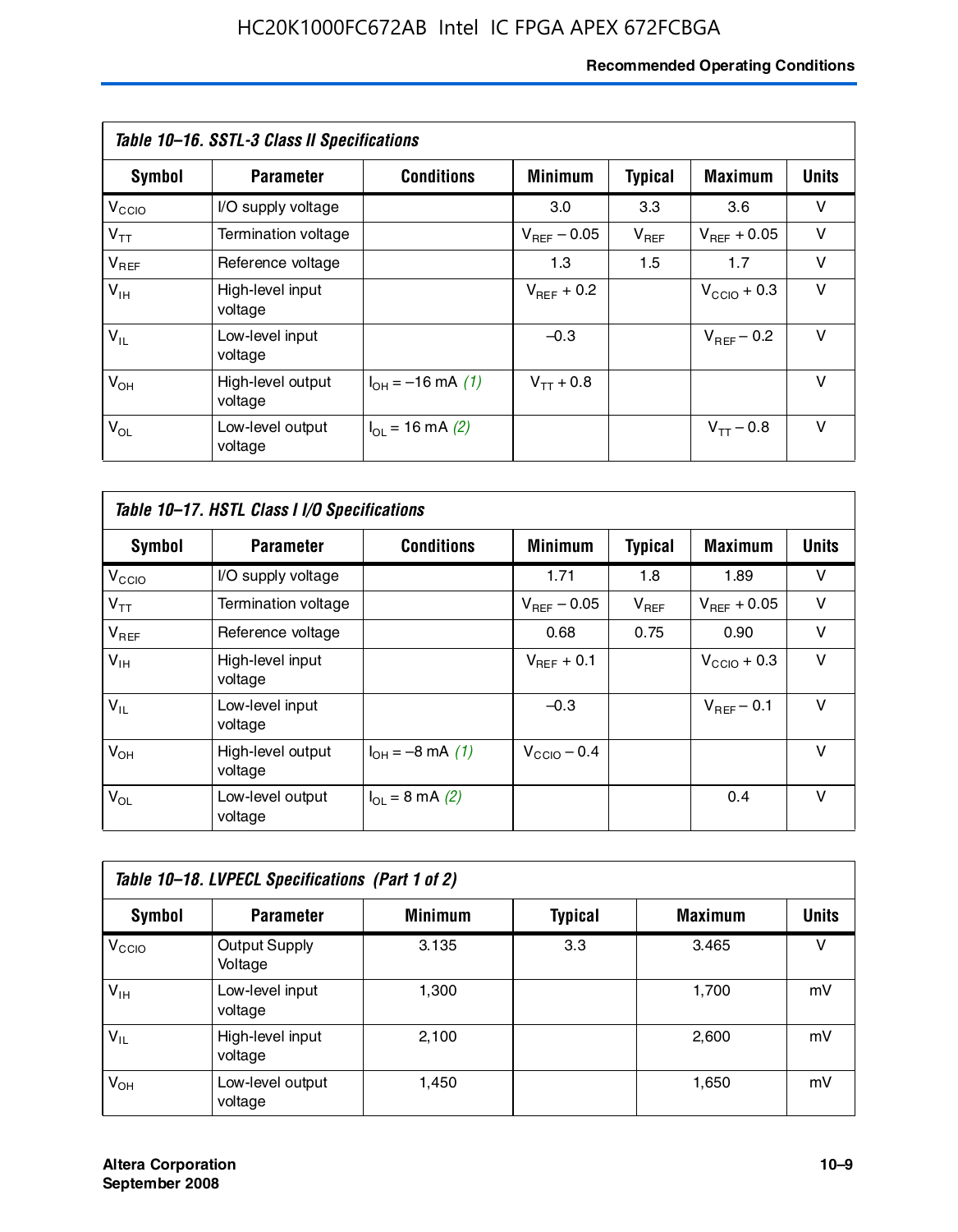| Table 10-18. LVPECL Specifications (Part 2 of 2) |                                         |                |                |                |              |  |  |
|--------------------------------------------------|-----------------------------------------|----------------|----------------|----------------|--------------|--|--|
| <b>Symbol</b>                                    | <b>Parameter</b>                        | <b>Minimum</b> | <b>Typical</b> | <b>Maximum</b> | <b>Units</b> |  |  |
| $V_{OL}$                                         | High-level output<br>voltage            | 2,275          |                | 2,420          | mV           |  |  |
| $V_{ID}$                                         | Input voltage<br>differential           | 400            | 600            | 950            | mV           |  |  |
| $V_{OD}$                                         | Output voltage<br>differential          | 625            | 800            | 950            | mV           |  |  |
| $t_r$ , $t_f$                                    | Rise and fall time<br>(20 to 80%)       | 85             |                | 325            | ps           |  |  |
| $t_{DSKEY}$                                      | Differential skew                       |                |                | 25             | ps           |  |  |
| $t_{\rm O}$                                      | Output load                             |                | 150            |                | Ω            |  |  |
| $R_1$                                            | Receiver differential<br>input resistor |                | 100            |                | Ω            |  |  |

| Table 10-19. 3.3-V AGP I/O Specifications |                              |                               |                               |                |                               |              |  |
|-------------------------------------------|------------------------------|-------------------------------|-------------------------------|----------------|-------------------------------|--------------|--|
| Symbol                                    | <b>Parameter</b>             | <b>Conditions</b>             | <b>Minimum</b>                | <b>Typical</b> | <b>Maximum</b>                | <b>Units</b> |  |
| V <sub>CCIO</sub>                         | I/O supply voltage           |                               | 3.15                          | 3.3            | 3.45                          | v            |  |
| $V_{REF}$                                 | Reference voltage            |                               | $0.39 \times V_{\text{CCIO}}$ |                | $0.41 \times V_{\text{CCIO}}$ | v            |  |
| $V_{\text{IH}}$                           | High-level input<br>voltage  |                               | $0.5 \times V_{\text{CCIO}}$  |                | $V_{\text{CCIO}} + 0.5$       | v            |  |
| $V_{IL}$                                  | Low-level input<br>voltage   |                               |                               |                | $0.3 \times V_{\text{CCIO}}$  | v            |  |
| $V_{OH}$                                  | High-level output<br>voltage | $I_{OUT} = -500 \mu A$        | $0.9 \times V_{\text{CCIO}}$  |                | 3.6                           | v            |  |
| $V_{OL}$                                  | Low-level output<br>voltage  | $I_{\text{OUT}} = 1500 \mu A$ |                               |                | $0.1 \times V_{\text{CCIO}}$  | v            |  |
| $I_1$                                     | Input pin leakage<br>current | $0 < V_{IN} < V_{CCIO}$       | $-10$                         |                | 10                            | μA           |  |

| Table 10–20. CTT I/O Specifications (Part 1 of 2) |                                      |                   |                 |                |                |       |  |
|---------------------------------------------------|--------------------------------------|-------------------|-----------------|----------------|----------------|-------|--|
| <b>Symbol</b>                                     | <b>Parameter</b>                     | <b>Conditions</b> | <b>Minimum</b>  | <b>Typical</b> | <b>Maximum</b> | Units |  |
| V <sub>CIO</sub>                                  | I/O supply voltage                   |                   | 3.0             | 3.3            | 3.6            |       |  |
| $V_{TT}/V_{REF}$ (3)                              | Termination and<br>reference voltage |                   | 1.35            | 1.5            | 1.65           |       |  |
| $V_{IH}$                                          | High-level input<br>voltage          |                   | $V_{BFF}$ + 0.2 |                |                |       |  |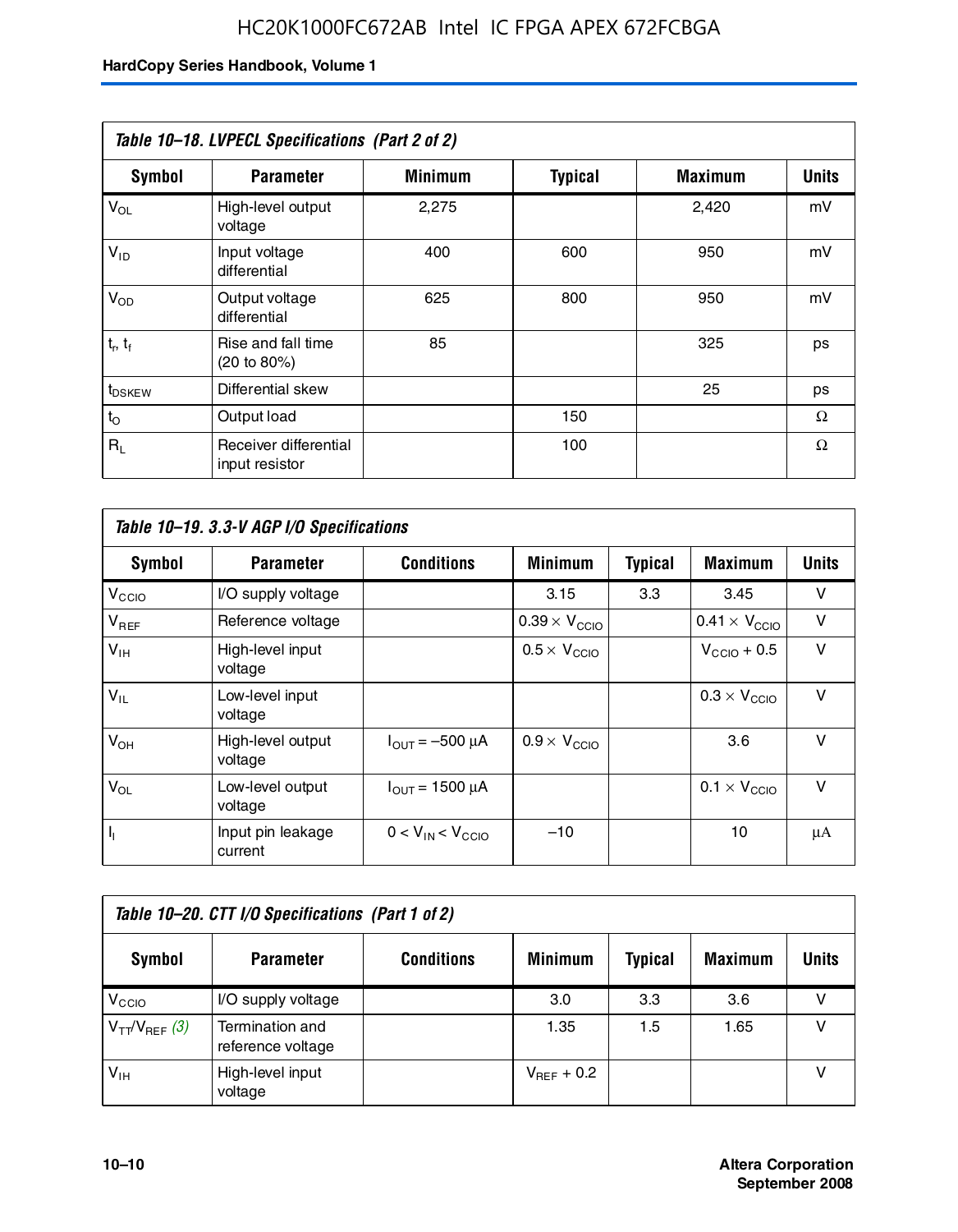#### **Recommended Operating Conditions**

| Table 10–20. CTT I/O Specifications (Part 2 of 2) |                                                      |                                             |                 |                |                 |        |  |
|---------------------------------------------------|------------------------------------------------------|---------------------------------------------|-----------------|----------------|-----------------|--------|--|
| Symbol                                            | <b>Parameter</b>                                     | <b>Conditions</b>                           | <b>Minimum</b>  | <b>Typical</b> | <b>Maximum</b>  | Units  |  |
| $V_{IL}$                                          | Low-level input<br>voltage                           |                                             |                 |                | $V_{BFF}$ – 0.2 | v      |  |
| $\mathbf{I}_{\mathbf{I}}$                         | Input pin leakage<br>current                         | $0 < V_{IN} < V_{CCIO}$                     | $-10$           |                | 10              | μA     |  |
| $V_{OH}$                                          | High-level output<br>voltage                         | $I_{OH} = -8$ mA (1)                        | $V_{BFF}$ + 0.4 |                |                 | v      |  |
| $V_{OL}$                                          | Low-level output<br>voltage                          | $I_{\Omega}$ = 8 mA (2)                     |                 |                | $V_{BFF}$ – 0.4 | $\vee$ |  |
| $I_{\odot}$                                       | Output leakage<br>current (when output<br>is high Z) | $GND \trianglelefteq V_{OUT} \leq V_{CCIO}$ | $-10$           |                | 10              | μA     |  |

*Notes to Tables 10–5 through 10–20:*

(1) The  $I_{OH}$  parameter refers to high-level output current.

(2) The  $I_{OL}$  parameter refers to low-level output current. This parameter applies to open-drain pins as well as output pins.

(3)  $V_{REF}$  specifies center point of switching range.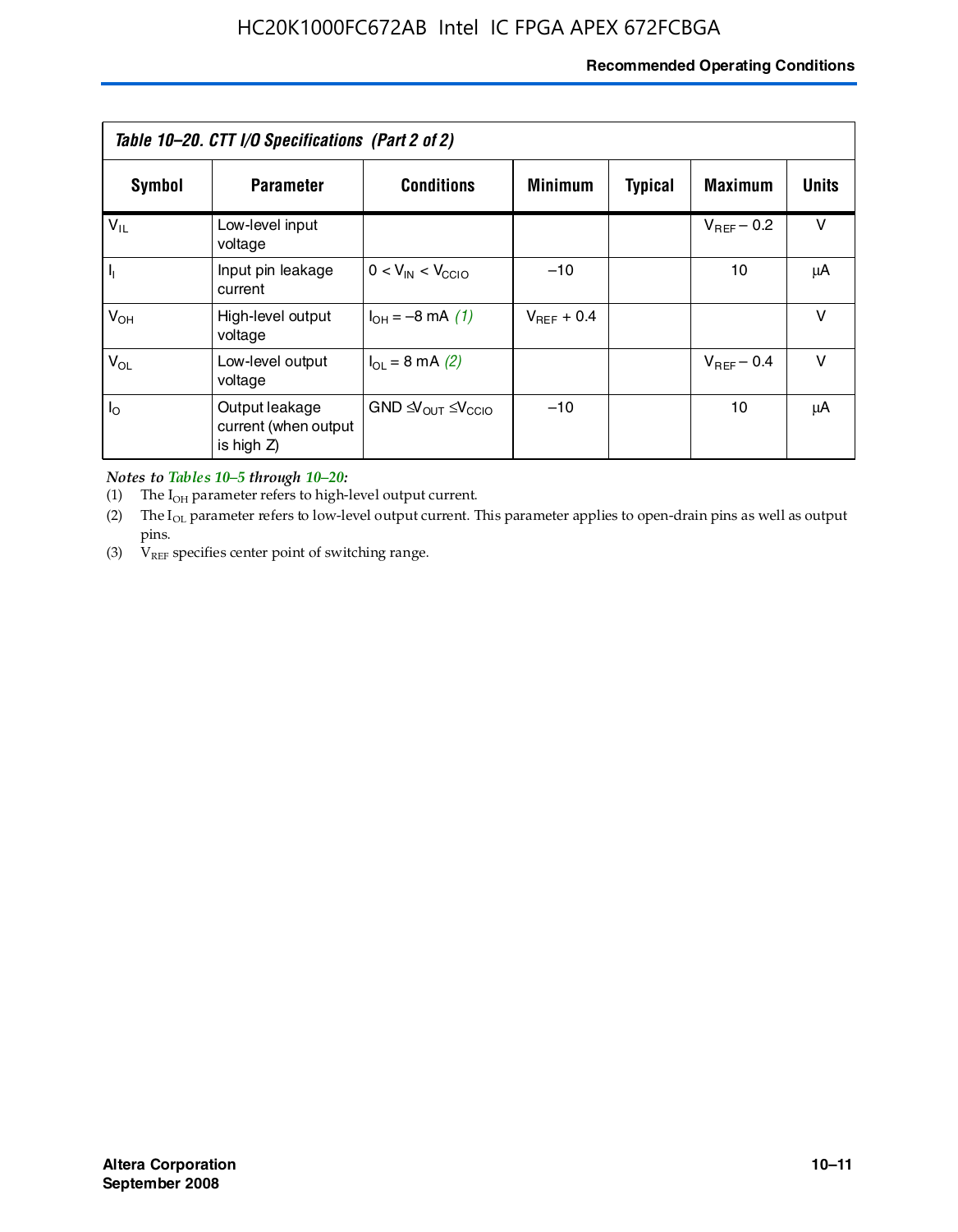Figure 10–1 shows the output drive characteristics of HardCopy APEX devices.



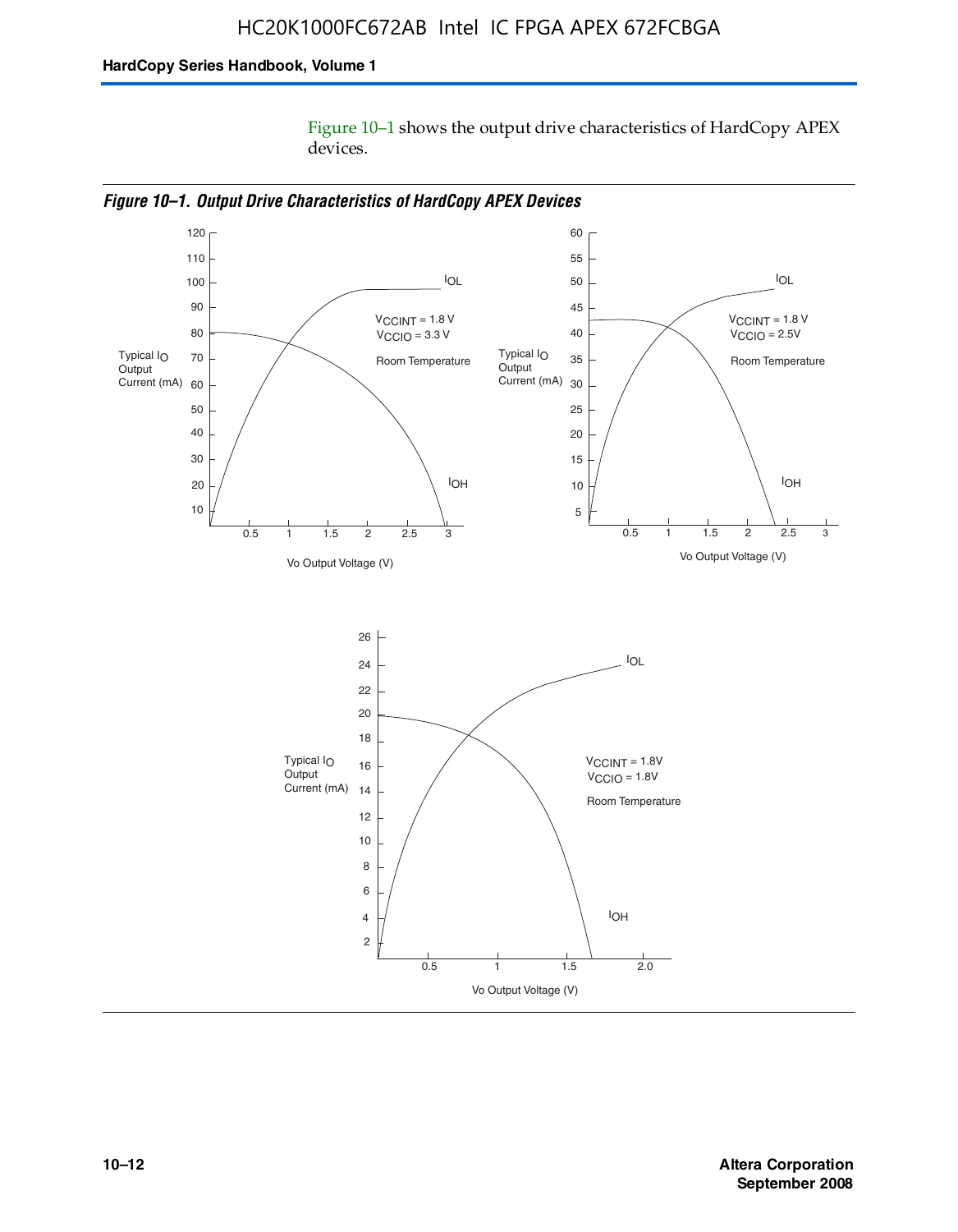#### **Recommended Operating Conditions**

Figure 10–2 shows the timing model for bidirectional I/O pin timing.

*Figure 10–2. Synchronous Bidirectional Pin External Timing*



Tables 10–21 and 10–22 describe HardCopy APEX device external timing parameters.

| <b>Table 10–21. HardCopy APEX Device External Timing Parameters Note (1)</b> |                                                                |                   |  |  |  |  |
|------------------------------------------------------------------------------|----------------------------------------------------------------|-------------------|--|--|--|--|
| Symbol                                                                       | <b>Clock Parameter</b>                                         | <b>Conditions</b> |  |  |  |  |
| t <sub>insu</sub>                                                            | Setup time with global clock at IOE register                   |                   |  |  |  |  |
| t <sub>інн</sub>                                                             | Hold time with global clock at IOE register                    |                   |  |  |  |  |
| t <sub>outco</sub>                                                           | Clock-to-output delay with global clock at IOE output register | $C1 = 35 pF$      |  |  |  |  |
| <b>t</b> INSUPLL                                                             | Setup time with PLL clock at IOE input register                |                   |  |  |  |  |
| t <sub>inhpll</sub>                                                          | Hold time with PLL clock at IOE input register                 |                   |  |  |  |  |
| <b>TOUTCOPLL</b>                                                             | Clock-to-output delay with PLL clock at IOE output register    | $C1 = 35 pF$      |  |  |  |  |

| Table 10–22. HardCopy APEX Device External Bidirectional Timing Parameters (Part 1 of 2) Note (1) |                                                                                       |              |  |  |  |  |
|---------------------------------------------------------------------------------------------------|---------------------------------------------------------------------------------------|--------------|--|--|--|--|
| Symbol                                                                                            | <b>Condition</b>                                                                      |              |  |  |  |  |
| <b><i>L</i>INSUBIDIR</b>                                                                          | Setup time for bidirectional pins with global clock at LAB-adjacent input<br>register |              |  |  |  |  |
| <b><i>L</i>INHBIDIR</b>                                                                           | Hold time for bidirectional pins with global clock at LAB-adjacent input<br>register  |              |  |  |  |  |
| <b>LOUTCOBIDIR</b>                                                                                | Clock-to-output delay for bidirectional pins with global clock at IOE<br>register     | $C1 = 35 pF$ |  |  |  |  |
| <b>T</b> x <sub>7BIDIR</sub>                                                                      | Synchronous output enable register to output buffer disable delay                     | $C1 = 35 pF$ |  |  |  |  |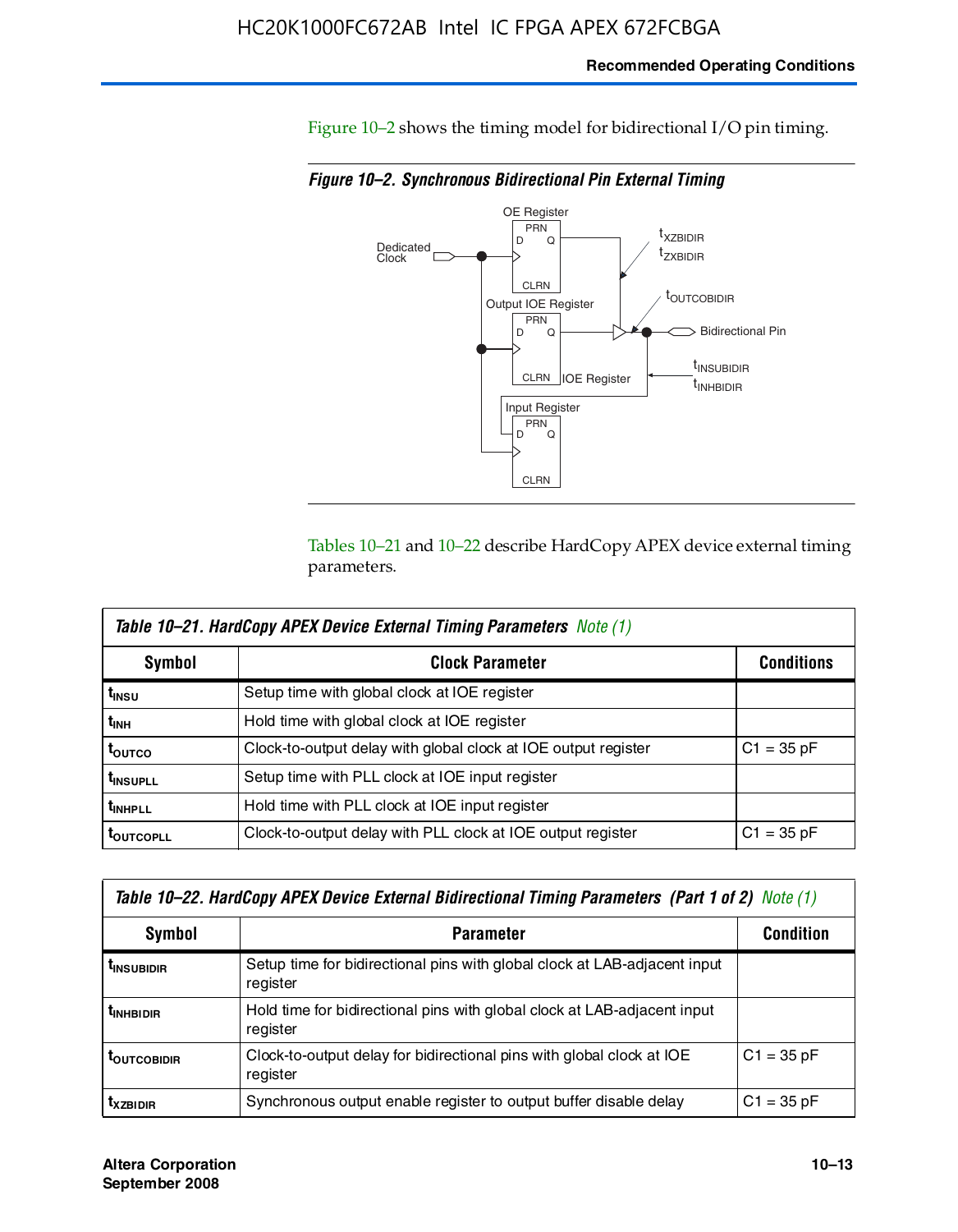| Table 10–22. HardCopy APEX Device External Bidirectional Timing Parameters (Part 2 of 2) Note (1) |                                                                                    |                  |  |  |  |
|---------------------------------------------------------------------------------------------------|------------------------------------------------------------------------------------|------------------|--|--|--|
| Symbol                                                                                            | <b>Parameter</b>                                                                   | <b>Condition</b> |  |  |  |
| t <sub>zxbidir</sub>                                                                              | Synchronous output enable register to output buffer enable delay                   | $C1 = 35 pF$     |  |  |  |
| <b>t</b> insubidirpll                                                                             | Setup time for bidirectional pins with PLL clock at LAB-adiacent input<br>register |                  |  |  |  |
| <b><i>LINHBIDIRPLL</i></b>                                                                        | Hold time for bidirectional pins with PLL clock at LAB-adjacent input<br>register  |                  |  |  |  |
| <b>TOUTCOBIDIRPLL</b>                                                                             | Clock-to-output delay for bidirectional pins with PLL clock at IOE register        | $C1 = 35 pF$     |  |  |  |
| <b>TXZBIDIRPLL</b>                                                                                | Synchronous output enable register to output buffer disable delay with<br>PLL      | $C1 = 35 pF$     |  |  |  |
| <i>t</i> zxbidirpll                                                                               | Synchronous output enable register to output buffer enable delay with<br>PLI.      | $C1 = 35 pF$     |  |  |  |

*Note to Tables 10–21 and 10–22:*

(1) These timing parameters are sample-tested only.

Tables 10–23 and 10–24 show the external timing parameters for HC20K1500 devices.

| Table 10-23. HC20K1500 External Timing Parameters<br>Note (1) |     |     |      |
|---------------------------------------------------------------|-----|-----|------|
| <b>Symbol</b>                                                 | Min | Max | Unit |
| t <sub>INSU</sub>                                             | 2.0 |     | ns   |
| $t_{\sf INH}$                                                 | 0.0 |     | ns   |
| t <sub>outco</sub>                                            | 2.0 | 5.0 | ns   |
| t <sub>INSUPLL</sub>                                          | 3.3 |     | ns   |
| t <sub>INHPLL</sub>                                           | 0.0 |     | ns   |
| <b>toutcopll</b>                                              | 0.5 | 2.1 | ns   |

| Table 10–24. HC20K1500 External Bidirectional Timing Parameters<br>(Part 1 of 2) Note $(1)$ |     |     |      |
|---------------------------------------------------------------------------------------------|-----|-----|------|
| Symbol                                                                                      | Min | Max | Unit |
| t <sub>insubidir</sub>                                                                      | 1.9 |     | ns   |
| t <sub>inhBidir</sub>                                                                       | 0.0 |     | ns   |
| <b>TOUTCOBIDIR</b>                                                                          | 2.0 | 5.0 | ns   |

**tXZBIDIR** 7.1 ns **t<sub>zxbidir</sub>** https://www.flood.com/distance/community/community/community/community/community/community/community/ t<sub>INSUBIDIRPLL</sub> 3.9 and 3.9 ns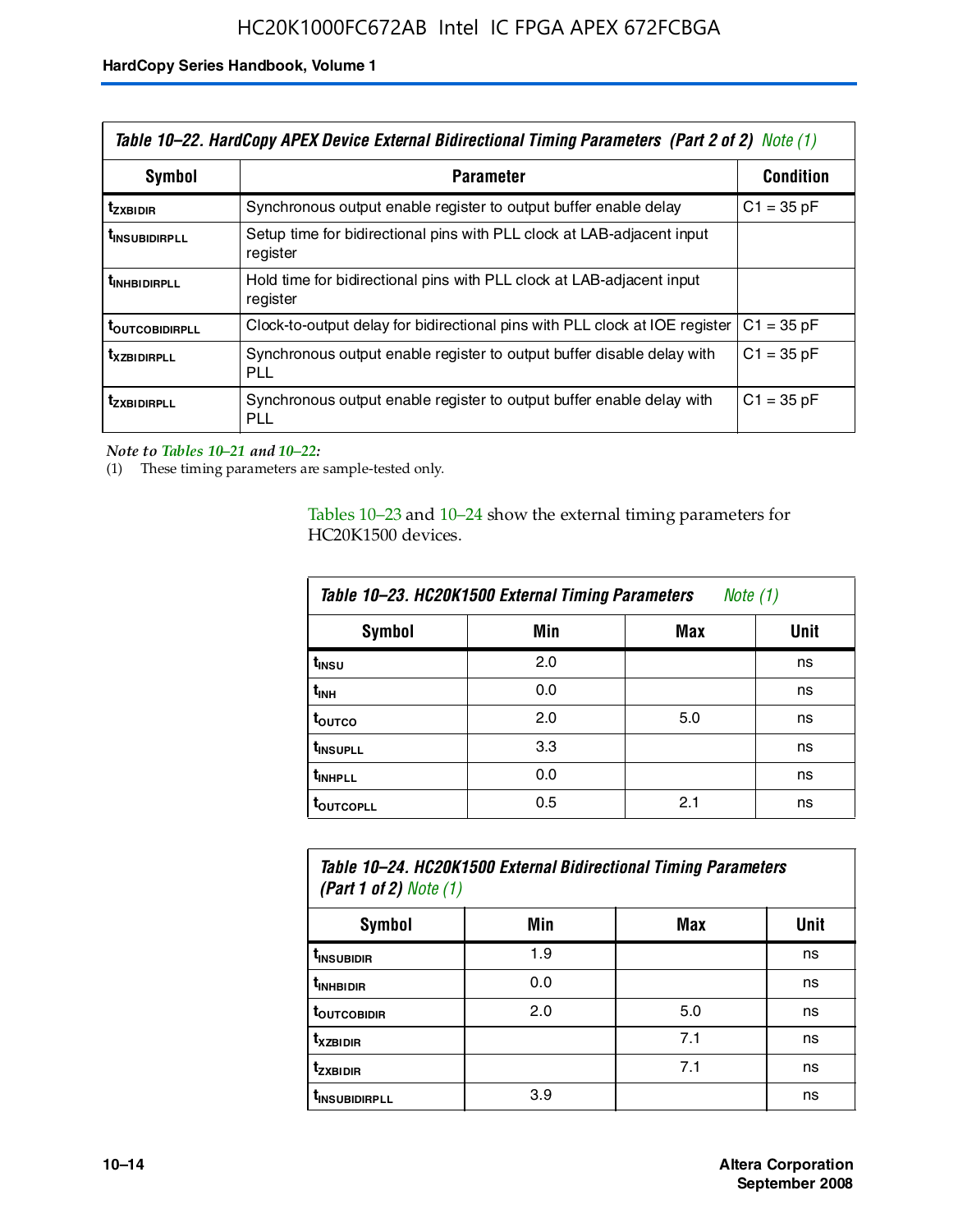| Table 10–24. HC20K1500 External Bidirectional Timing Parameters<br>(Part 2 of 2) Note $(1)$ |     |     |      |
|---------------------------------------------------------------------------------------------|-----|-----|------|
| Symbol                                                                                      | Min | Max | Unit |
| <b><i>UNHBIDIRPLL</i></b>                                                                   | 0.0 |     | ns   |
| <b><i>LOUTCOBIDIRPLL</i></b>                                                                | 0.5 | 2.1 | ns   |
| <b>T</b> XZBIDIRPLL                                                                         |     | 4.2 | ns   |
| <sup>T</sup> ZXBIDIRPLL                                                                     |     | 4.2 | ns   |

*Note to Tables 10–23 and 10–24:*

(1) Timing information is preliminary. Final timing information will be available in a future version of this data sheet.

**Document Revision History**

Table 10–25 shows the revision history for this chapter.

| Table 10–25. Document Revision History |                                                                                     |                           |  |
|----------------------------------------|-------------------------------------------------------------------------------------|---------------------------|--|
| <b>Date and Document</b><br>Version    | <b>Changes Made</b>                                                                 | <b>Summary of Changes</b> |  |
| September 2008,<br>v2.3                | Updated chapter number and metadata.                                                |                           |  |
| June 2007, v2.2                        | Minor text edits.                                                                   |                           |  |
| December 2006<br>v2.1                  | Updated revision history.                                                           |                           |  |
| March 2006                             | Formerly chapter 12; no content change.                                             |                           |  |
| January 2005<br>v2.0                   | Update device names and other minor textual changes.                                |                           |  |
| June 2003<br>v1.0                      | Initial release of <i>Operating Conditions</i> , in the HardCopy<br>Device Handbook |                           |  |